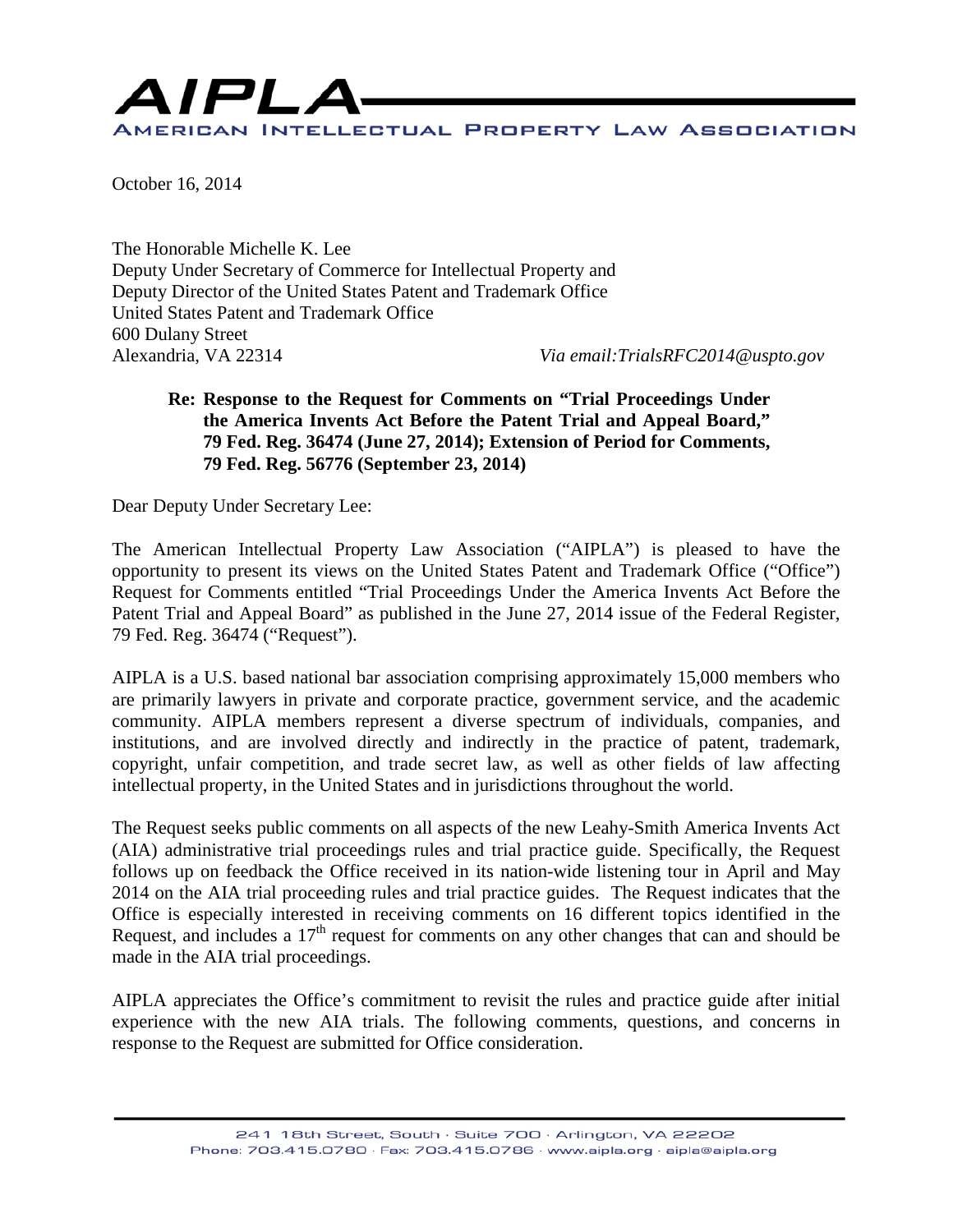## **The Board appears overly concerned with achieving a "fast" result for AIA trials, but should balance that by also striving for a "fair" process.**

While AIPLA recognizes the workload burden and statutory deadlines imposed on the Office by the large number of AIA trial proceedings, there is concern that the Office is primarily focused on changes to the trial proceeding rules and trial practice guide that improve the speed and efficiency of how the Office handles these proceedings. AIPLA urges the Office to give further consideration to changes that improve the perception of fairness of these proceedings by all participants. The long-term success of the new AIA trial proceedings will turn not only on how fast the proceedings are disposed of by the Office, but also on how fair the proceedings are perceived by patent owners, petitioners and the public at large.

For example, AIA trials now follow a typical 7-month schedule in the Standard Scheduling Order. Given the 12-month statutory timeline once an AIA trial is instituted, this means that 5 months are being reserved for the Patent Trial and Appeal Board ("Board" or "PTAB") to draft and issue the written decision. This 7-month schedule is less than the more generous 9-month schedule that had been employed in numerous AIA trials in the 2012-13 timeframe. Further, it appears that this 7-month schedule is being reduced to a 6-month schedule in trial proceedings where there is no motion to amend (e.g., trial proceedings involving an expired or soon to expire patent). Given that the Board panels are already well-versed in the issues by the time of the Oral Argument in a given proceeding, AIPLA questions whether reserving nearly half of the 12 month statutory trial period for the Board to render a Final Written Decision is prudent, especially since the Board has the statutory authority to extend the 12-month statutory deadline if the drafting requires additional time.

Instead of compressing the time period for the AIA trials, AIPLA urges the Board to further manage the proceedings by reducing the number of issues in any given AIA trial through the use of earlier interlocutory rulings on motions to amend, claim construction disputes, and motions to exclude. For example, instead of automatically providing for a period for motions to exclude in the Standard Order, the Board could require a party to obtain authorization for a motion to exclude within a predetermined time after an objection is entered, and then rule on such motions prior to the Oral Argument. A more proactive management of the process tailored to the needs of each individual trial should help the Board better manage timelines and also produce a better perception of the overall fairness of the process.

AIPLA's responses to the 17 questions posed in the Request are as follows.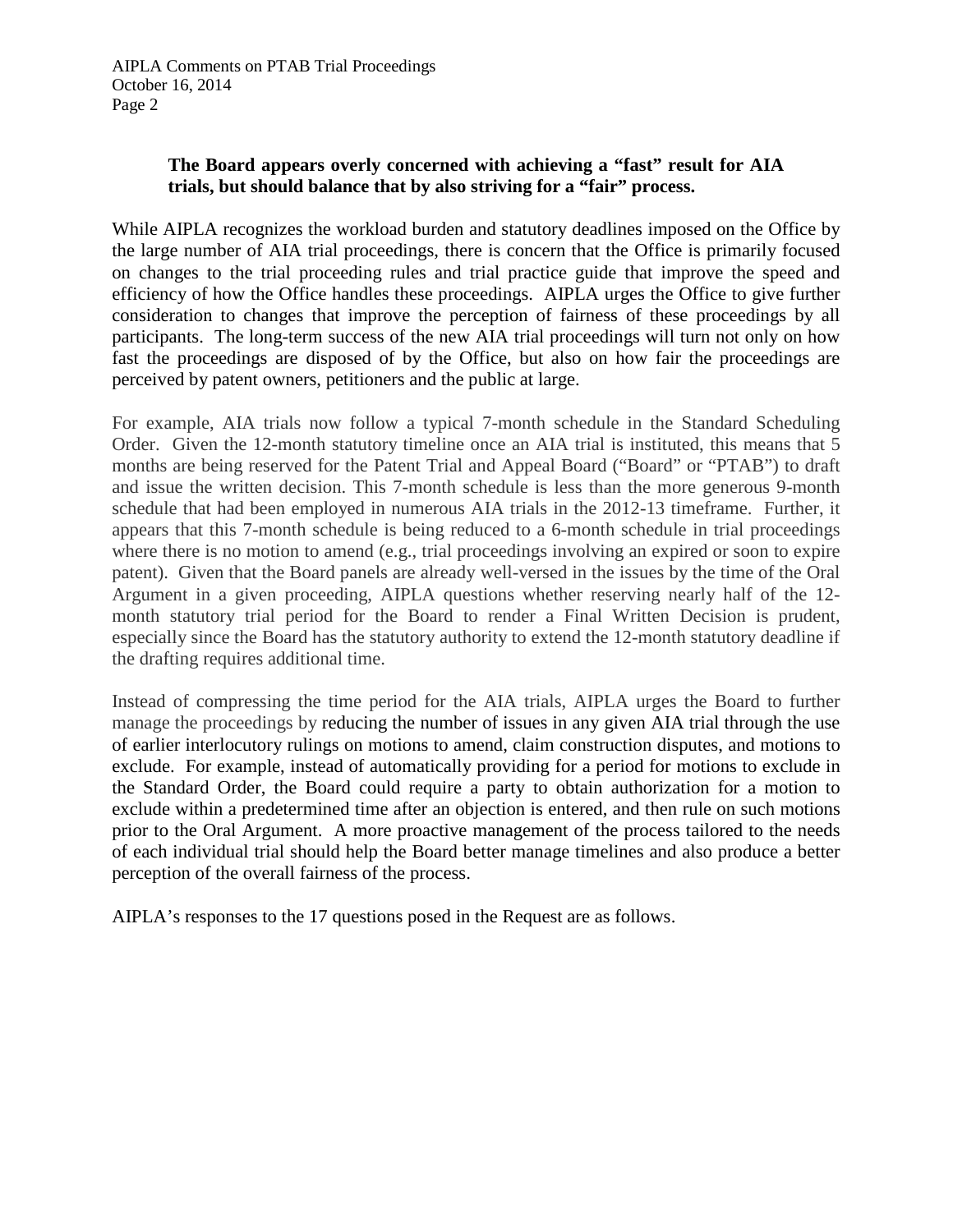*Response to Question 1: Under what circumstances, if any, should the Board decline to construe a claim in an unexpired patent in accordance with its broadest reasonable construction in light of the specification of the patent in which it appears?*

## **The Board should use a** *Phillips/Markman***-style claim construction standard in review proceedings because the challenged claims are issued and cannot be freely amended.**

When the Office promulgated the Rules, the primary justification given for applying the broadest reasonable interpretation ("BRI") standard in the review proceedings was the patent owner's opportunity to amend the patent claims.<sup>[1](#page-2-0)</sup> The secondary justification was that the Office needed to use a common standard for all proceedings.<sup>[2](#page-2-1)</sup> After nearly two years of experience with the AIA review proceedings, neither justification supports using a claim interpretation standard for AIA review proceedings that is different from that required of courts under *Phillips/Markman*. [3](#page-2-2)

The BRI standard, adopted in the 1920's, was justified by the ability of patent applicants to "freely" amend claims during prosecution.<sup>[4](#page-2-3)</sup> Under the current review proceedings, however, a claim amendment is available only by motion under 35 U.S.C. §§316(d)/326(d), unlike amendments permitted as a matter of right during original prosecution or reexamination. Consequently, the original rationale for the BRI standard in prosecution is not directly applicable to claim construction during review proceedings. The Board's track record of denying all but one motion to amend,<sup>[5](#page-2-4)</sup> and generally staying co-pending reexamination proceedings for the same

<span id="page-2-0"></span><sup>1</sup> "*Office Patent Trial Practice Guide*," 77 Fed. Reg.48755, 48764 (August 14, 2012) ("Since patent owners have the opportunity to amend their claims during IPR, PGR, and CBM trials, unlike in district court proceedings, they are able to resolve ambiguities and overbreadth through this interpretive approach, producing clear and defensible patents at the lowest cost point in the system."); *see also* Brief for the Intervenor–Director, at 39-44 in *Versata Dev.* 

<span id="page-2-1"></span>*Gp. v. SAP America*, Appeal No. 2014-1194 (filed May 1, 2014) (justifying Rule 42.100(b)). 2 "*Office Patent Trial Practice Guide*," 77 Fed. Reg.48755, 48764 (August 14, 2012) ("[M]ajor difficulties would arise where the Office is handling multiple proceedings with different applicable claim construction standards.").

<span id="page-2-2"></span><sup>3</sup> *See Phillips v. AWH Corporation*, 415 F.3d 1303 (Fed. Cir. 2005) (en banc), and *Markman v. Westview Instruments, Inc.*, 52 F.3d 967 (Fed.Cir.1995) (en banc), *aff'd* 517 U.S. 370 (1996).

<span id="page-2-3"></span><sup>&</sup>lt;sup>4</sup> The phrase "broadest reasonable interpretation" originated in the context of the differences in claim interpretation applied when an application is pending and after issuance and therefore was not intended to apply to issued patents, whether in a reexamination context or a litigation context. *See In re Carr*, 297 F.2d 542, 544 (D.C. Cir. 1924). Its use as a legal construct originated as a give and take between the applicant and the Patent Office to determine the true scope of claims awardable to the applicant during the application stage, specifically because at that stage the claims can be freely changed at any time. *In re Skvorecz*, 580 F.3d 1262, 1267 (Fed. Cir. 2009) ("Its purpose is to facilitate exploring the metes and bounds to which the applicant may be entitled, and thus to aid in sharpening and clarifying the claims during the application stage, when claims are readily changed.") Interpretation of issued claims that can no longer be amended during reexamination is more akin to interpretation of claims of an expired patent during reexamination, which are given the litigation standard that expressly incorporates the specification and prosecution history. *See* MPEP § 2258(G) (The litigation standard "should be applied since the expired claims are not subject to amendment.").

<span id="page-2-4"></span><sup>5</sup> The only reported Final Written Decision to date that has authorized a motion to amend has been *International Flavors & Fragrances Inc. v. U.S. Department of Agriculture*, IPR2013-00124, Paper 12, May 20, 2014. The government as the patentee was permitted to substitute 19 new claims in place of the originally patented claims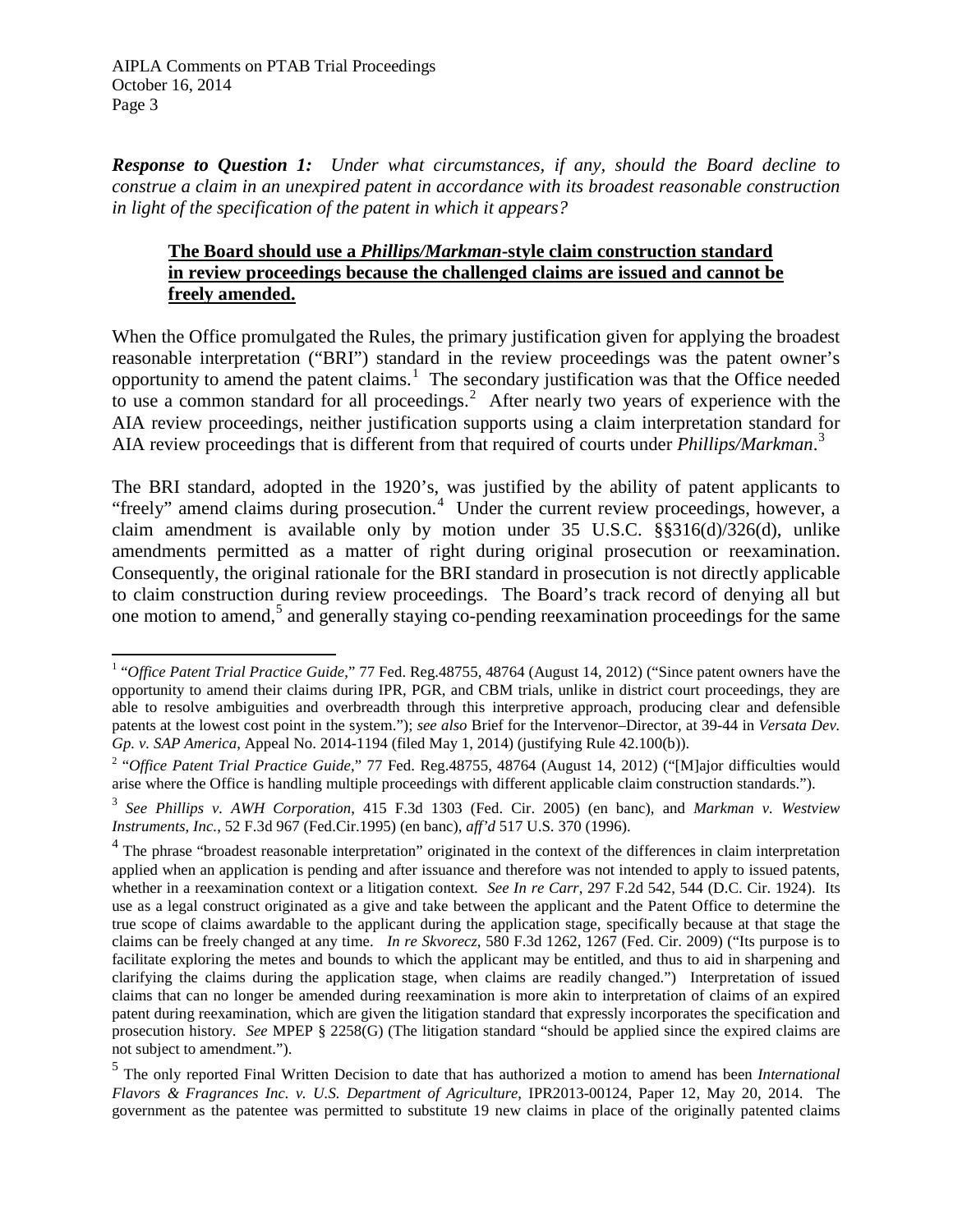claims,<sup>[6](#page-3-0)</sup> confirms that the original justifications for the BRI standard for claim construction standard are inapplicable to AIA trials.

The Board has explained that, where there are two different and equally reasonable constructions of the same claim term, the BRI is the one that encompasses both. Where different constructions of the same claim term are equally plausible under either the BRI approach or the *Phillips/Markman* approach, the PTAB has said it cannot adopt the court's narrower construction which may take into account the preservation of validity or public notice.<sup>[7](#page-3-1)</sup> "Our claim" construction standard, however, does not take factors such as the preservation of validity into account."[8](#page-3-2)

While that approach works well for an application under examination, the presumption of validity applicable to an issued patent under Section 282(a) cannot simply be ignored.

Under Sections 316(e) and 326(e), petitioners in review proceedings must show unpatentability by a "preponderance of the evidence," and not by the "clear and convincing evidence" required in court proceedings. However, this burden of proof standard for AIA trials did not expressly eliminate the statutory presumption of validity and its effect on claim construction. Given the illusory and contingent nature of the opportunity to amend claims, it is neither fair nor consistent with the statute for the Board to find a claim unpatentable based on a broader claim interpretation than would be unavailable in a court proceeding.

As both the Office and Congress have recognized, AIA review proceedings are adjudicatory in nature as to issued patents and are not examinations or reexaminations.<sup>[9](#page-3-3)</sup> Consequently, the "public right" exception recognized for using the BRI standard in the reexamination context is not applicable to an AIA review proceeding.<sup>10</sup> Notably, the House of Representatives overwhelmingly approved recent legislation (H.R. 3309) with clarifying amendments to Sections 316(a) and 326(a) to require that a patent claim in an AIA review proceeding "shall be construed as such claim would be in a civil action to invalidate a patent under section  $282(b)$ ."<sup>[11](#page-3-5)</sup> This widely supported provision supports AIPLA's position that the use of the BRI standard for these proceedings is not what Congress intended.

<span id="page-3-1"></span><sup>7</sup> *Google, Inc. v. Whitserve LLC*, IPR2013-00249, Paper 32, September 9, 2014, pp. 21-22.

<span id="page-3-2"></span><sup>8</sup> *Id.*

l

<span id="page-3-3"></span><sup>9</sup> *See, e.g., Idle Free Systs. v. Bergstrom, Inc.*, IPR2012-00027, Paper 26, at 7 (June 11, 2013); *see also Abbot Labs v. Cordis Corp*., 710 F.3d 1318, 1326 (Fed. Cir. 2013).

<span id="page-3-4"></span><sup>10</sup> *See* Rothwell, *"The Significance of Patent Invalidity as a Public Right,"* IP360, February 12, 2014, http://www.law360.com/articles/499760/the-significance-of-patent-invalidity-as-a-public-right.

<span id="page-3-5"></span><sup>11</sup> *See Innovation Act*, H.R. 3309, Section 9(b); passed by House of Representatives, Dec. 5, 2013, Cong. Rec., 12/5/2013, pp. H7511-7556.

<sup>(</sup>original claims 1-26 were cancelled outright). Critics have pointed out that the motion to amend in this proceeding was unopposed, and was essentially a settlement by amendment; challenger was satisfied that new claims were no longer a threat and simply walked away.

<span id="page-3-0"></span><sup>6</sup> *See, e.g., CBS Interactive Inc. v. Helferich Patent Licensing, LLC.*, IPR2013-00033, Order to Stay Reexam, Paper 15, Nov. 6, 2012 (Designated as a Representative AIA Decision).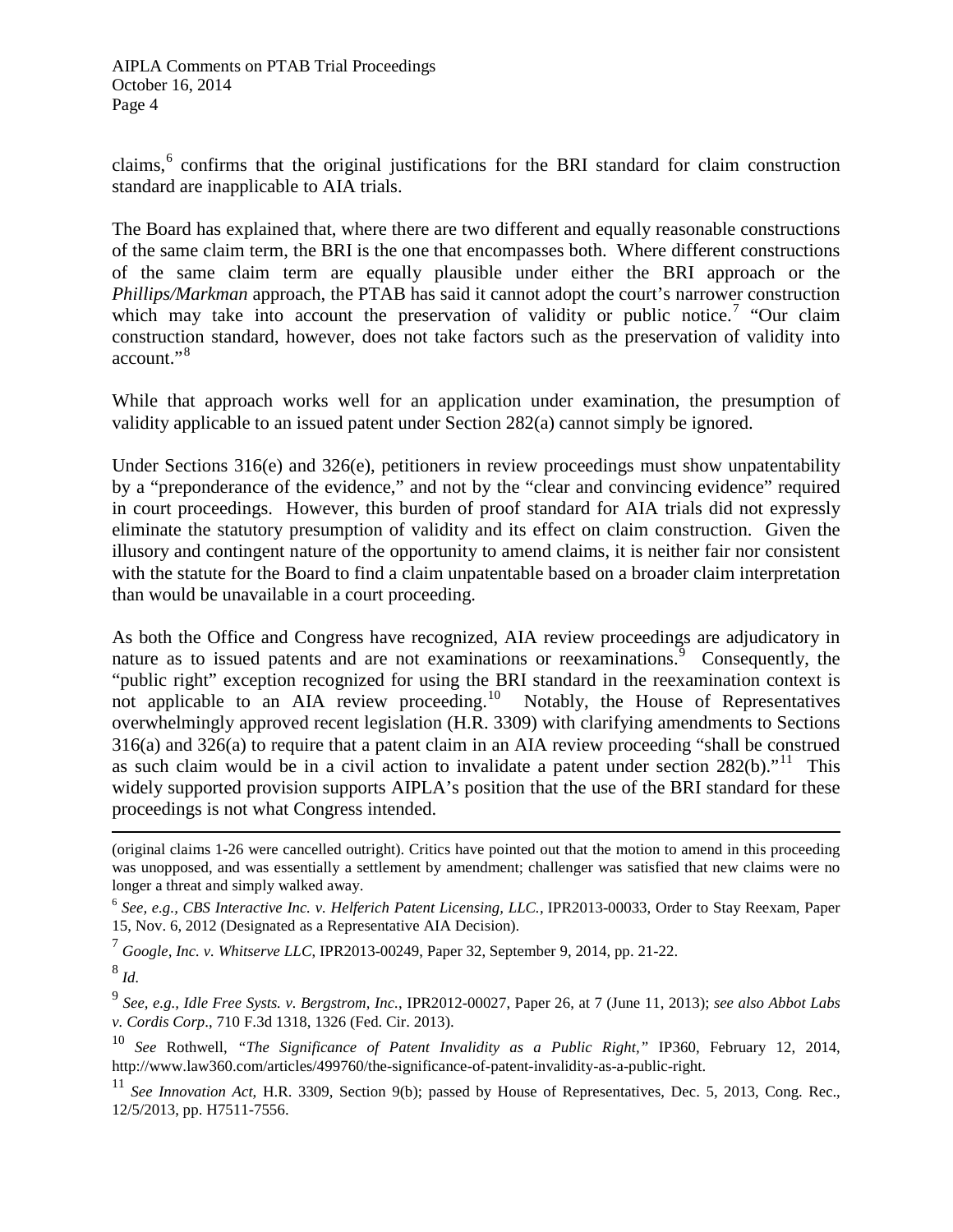Furthermore, consistent with the proposed application of *Phillips/Markman*, AIPLA also believes that, where the claim terms in dispute in an AIA review proceeding have been construed in a final, non-appealable court decision involving the same parties or their privies, the Board should adopt that claim construction as a matter of issue preclusion.<sup>[12](#page-4-0)</sup>

# **The Office should consider adopting a shortened claim construction briefing process before the Patent Owner Response if claim terms remain contested after the Initial Conference Call.**

AIPLA also urges the Office to consider whether the Board can address claim construction issues before the patent owner files its Patent Owner Response, as opposed to the current practice of finalizing claim construction as part of a Final Written Decision.<sup>[13](#page-4-1)</sup> Where there are claim terms that remain contested by the parties after the Decision to Institute, the Rules should be sufficiently flexible to permit, in appropriate cases, a shortened *Markman*-like briefing and claim construction order after the Initial Conference Call or upon a motion by the patent owner, but before the Patent Owner Response. Adopting such a *Markman*-like process would enable the parties to present evidence and arguments based on a common claim construction, and provide additional safeguards of due process for review of patentee's otherwise granted claims.

*Response to Question 2: What modifications, if any, should be made to the Board's practice regarding motions to amend?*

**Petitioners should not be required to establish patentability of a proposed amended claim in order for a motion to amend to be granted. Rather, motions to amend in an AIA trial should be evaluated under the standards set forth in 37 C.F.R. §1.111(a)(2).**

The Board's practice to date for motions to amend has been to collapse the issue of whether a motion to amend should be granted with the issue of whether the proposed amended claim is patentable. AIPLA urges the Office to change its practice to evaluate a motion to amend in an AIA trial in the same way that the entry of a supplemental response in prosecution is evaluated, as under 37 C.F.R. §1.111(a)(2) for example. Authorizing a motion to amend in an AIA trial should be a preliminary step to the consideration of, not a final determination of, the ultimate issue of the patentability of any amended claims.

<span id="page-4-0"></span><sup>12</sup> *See*, footnote 20.

<span id="page-4-1"></span><sup>13</sup> *See, e.g., CBS Interactive Inc. v. Helferich Patent Licensing, LLC*, IPR2013-00033, Paper 122, p. 9 (March 3, 2014).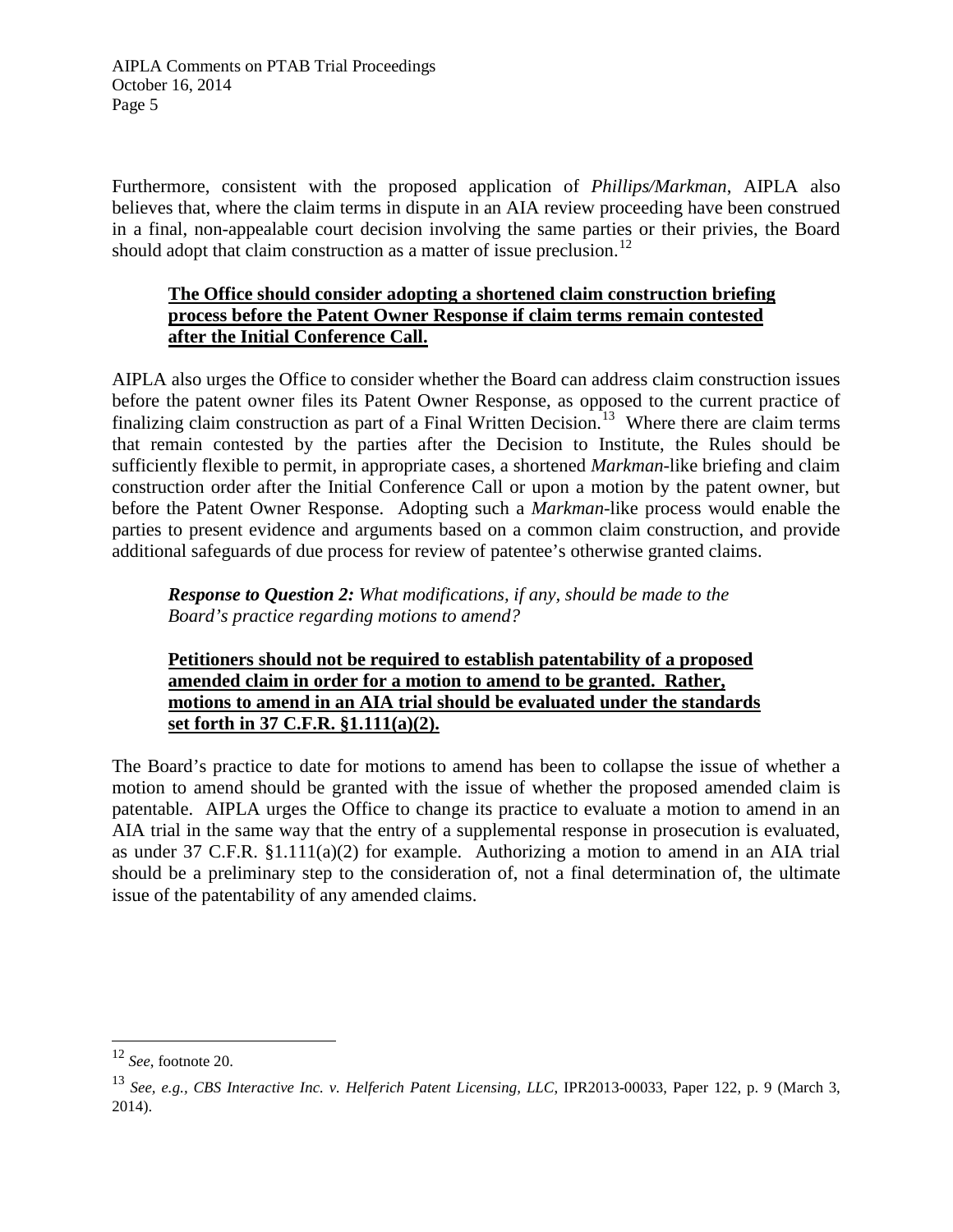Under 37 C.F.R. § 42.121(a)(2), there are only two circumstances in which a motion to amend may be denied:

- (1) where "[t]he amendment does not respond to a ground of unpatentability involved in the trial," and
- (2) where "[t]he amendment seeks to enlarge the scope of the claims of the patent or introduce new subject matter."

This regulation requires a patent owner to show that a proposed amendment *responds to* an asserted ground of unpatentability. The requirement makes sense since the purpose of permitting amendments in an inter partes review proceeding is to allow the patent owner to address arguments raised by the petitioner, not to allow claim amendments for other reasons.

However, the regulation does not permit the Board under the standards set forth in the *Idle Free* decision to require a patentee to *establish patentability* as a condition of amending its claims.<sup>[14](#page-5-0)</sup> By its plain terms, the Board may not deny a motion to amend because the patent owner has not *established*, in the context of the motion, that the amended claim would be *patentable*. On the contrary, the purpose of the trial is to evaluate patentability, and if an amended claim is properly before the Board – because the motion to amend meets the requirements of Rule 42.121– the patentability of that amended claim must be evaluated in light of all of the evidence, not just on the limited record of a motion to amend.

The Board's assertion that the patent owners bears the burden of proving the patentability of a proposed amended claim also conflicts with the statute, which places the burden of proving *un*patentability on the petitioner in an AIA review proceeding.<sup>[15](#page-5-1)</sup> Petitioner's statutory burden to prove unpatentability should apply to any patentability challenges to proposed amended claims presented in AIA review proceedings.<sup>[16](#page-5-2)</sup> Accordingly, even if the Office did expressly promulgate regulations that required a patent owner to demonstrate, as a condition for amending its claims, that a proposed amendment was patentable, such regulations would be directly contrary to the statute. $17$ 

<span id="page-5-0"></span><sup>14</sup> *See* Align Tech., Inc. v. ITC, 2014 U.S. App. LEXIS 13717 (Fed. Cir. July 18, 2014) (" 'It is a familiar rule of administrative law that an agency must abide by its own regulations." *Ford Stewart Sch. v. Fed. Labor Relations Auth*., 495 U.S. 641, 654 (1990) (citations omitted). Because the Commission circumvented its own rules without waiving, suspending, or amending them, we find that its review … was "arbitrary, capricious, an abuse of discretion, or otherwise not in accordance with law.").

<span id="page-5-1"></span><sup>15</sup> *See e.g.*, 35 U.S.C. §§ 316(e) and 326(e).

<span id="page-5-2"></span><sup>&</sup>lt;sup>16</sup> There is no dispute that "[t]he moving party has the burden of proof to establish that it is entitled to the requested relief." 37 C.F.R. § 42.20(c). But to establish the right to have a motion to amend claims considered, the Rules only require the moving party to show that the amendments are responsive to a ground of patentability involved in the trial, are supported in the specification, and not expand the scope of any claim.

<span id="page-5-3"></span><sup>17</sup> *See, e.g., Rambus Inc. v. Rea*, 731 F.3d 1248, 1255 (Fed. Cir. 2013) (vacating Board's decision in inter partes reexamination in part because Board committed "legal error" by "erroneously plac[ing] the burden on Rambus to prove that its claims were not obvious").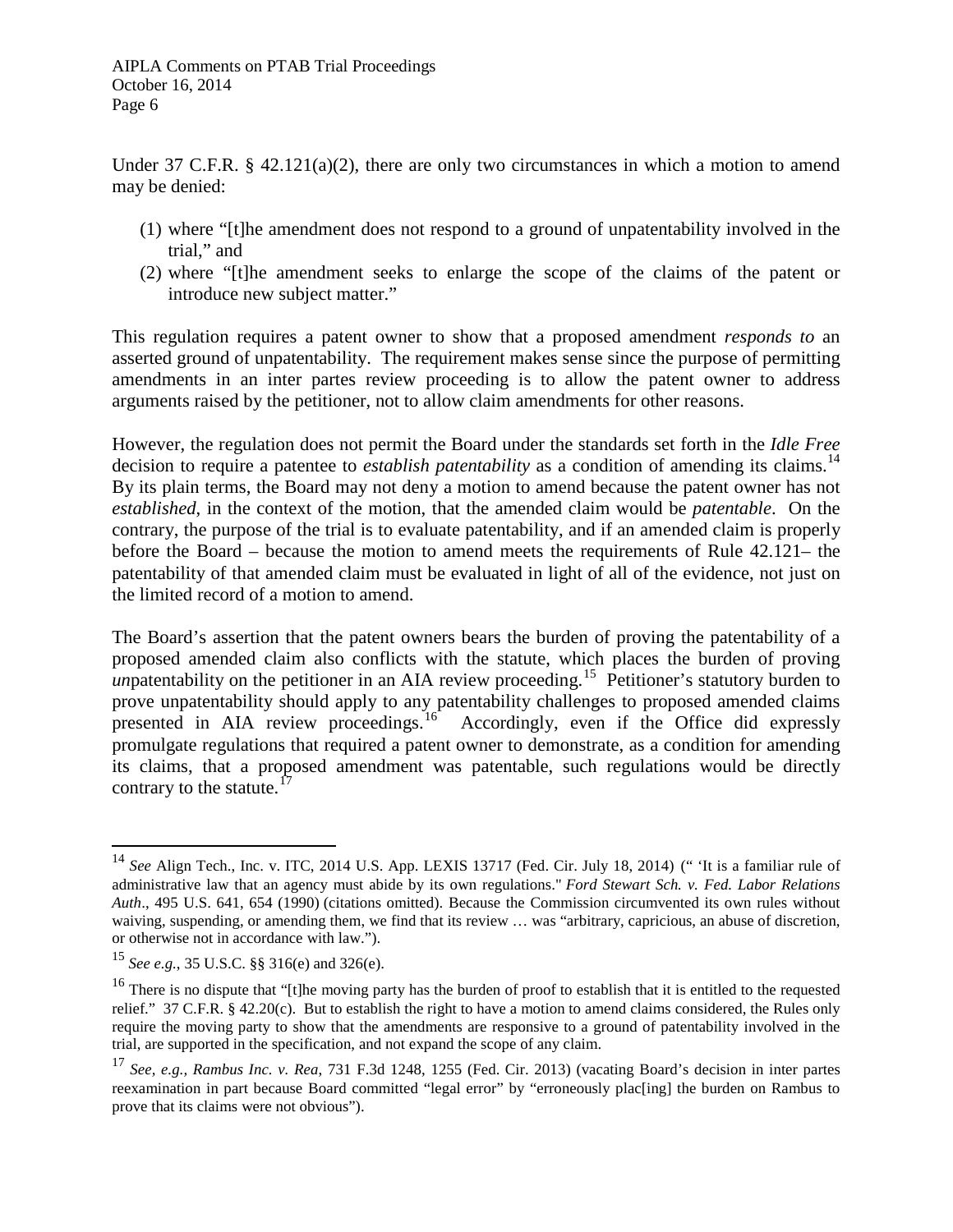## **The Office should relax the page limits for motions to amend if the standards under** *Idle Free* **are sustained.**

The current 15-page limit is inadequate for patent owners to properly present a case for authorizing a motion to amend claims under the Board's current standards.

As discussed in the Board's *Idle Free* decision, the statute at Section 316(d)(1)(B) states that "a reasonable number of substitute claims" may be proposed for each challenged claim and that one substitute claim for each challenged claim is presumed to be reasonable. Rule 42.121(a)(2) states that the motion to amend may be denied if the amendment does not respond to a ground of unpatentability involved in the trial or seeks to enlarge the scope of the claims. The *Idle Free* decision further requires a showing of patentable distinction over the prior art, over all other proposed substitute claims for the same challenged claim, over a substitute claim for another challenged claim.

AIPLA suggests that the Office should revisit the appropriate amounts of any limits for both patent owner and petitioner papers once it has revised the rules and guidelines for motions to amend, and should ensure that any such limits are not so strict as to preclude the parties from presenting an appropriate case for or against or in support of a reply for a motion to amend.

At a minimum, AIPLA urges the Office to revise the Rules to allow the listing of the proposed amended claims to be part of an exhibit and not counted towards any limits (pages or otherwise) for the motions or responses.

*Response to Question 3: Should new testimonial evidence be permitted in a Patent Owner Preliminary Response? If new testimonial evidence is permitted, how can the Board meet the statutory deadline to determine whether to institute a proceeding while ensuring fair treatment of all parties?*

## **The Office should permit testimonial evidence as part of the Patent Owner Preliminary Response, and should evaluate the credibility of that evidence the same way the Board currently evaluates testimonial evidence submitted with a Petition.**

AIPLA urges the Office to allow a patent owner to present new testimonial evidence as part of the Patent Owner Preliminary Response. The scope of such new testimonial evidence should be limited to rebuttal of the declaration testimony submitted by the petitioner.

Evaluation of such competing testimonial evidence without the benefit of cross-examination is no different from evaluation of competing declarations in an *inter partes* reexamination. Such evidence would be weighed by the Board as part of its determination of whether the corresponding threshold was met for institution of a trial for an AIA review proceeding in the same manner that unchallenged testimonial evidence of the petitioner is consider. Consideration of this evidence and the petitioner's testimonial evidence would not require significantly more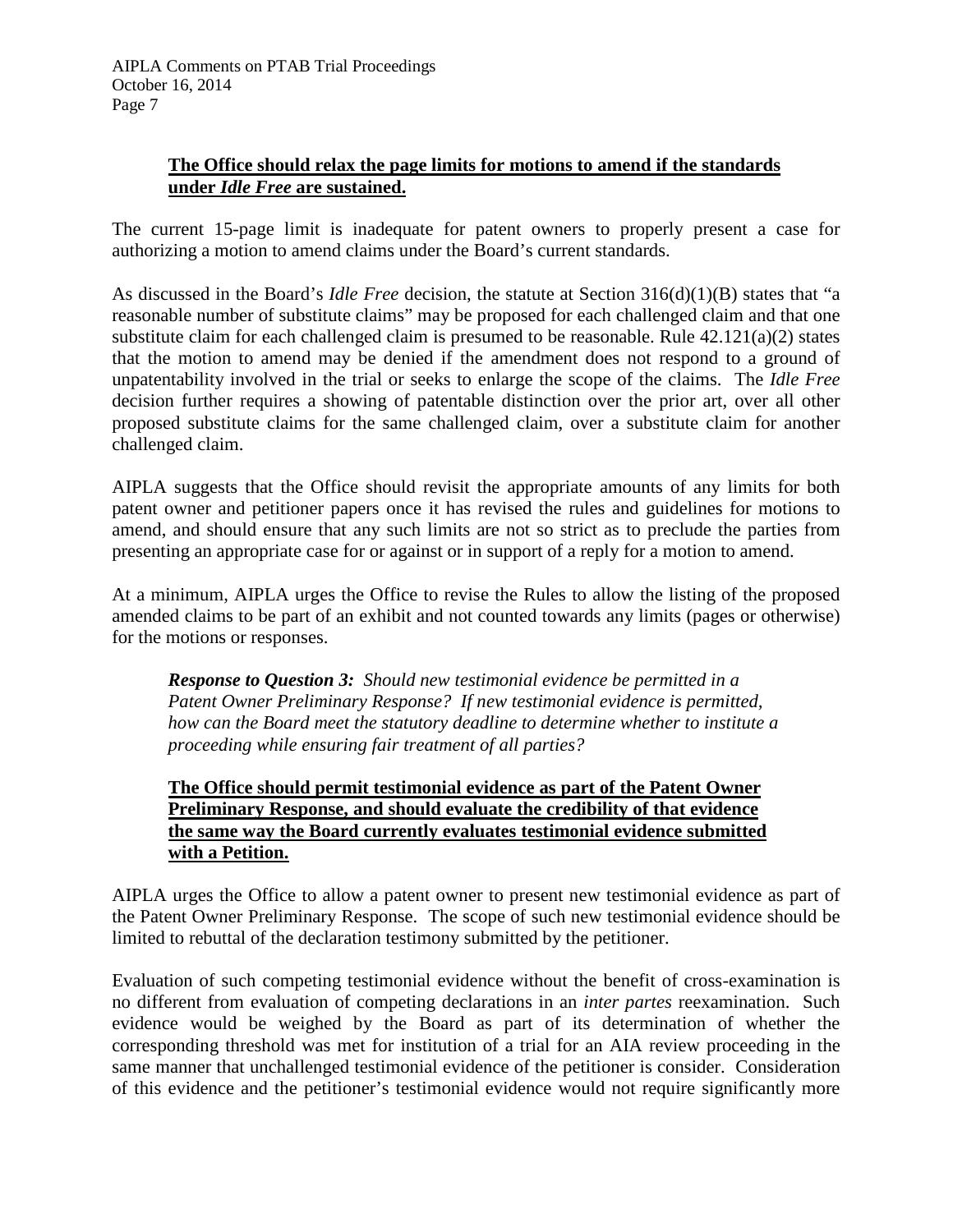effort by the Board. The patent owner's new testimonial evidence could be limited to rebuttal of the petitioner's declaration testimony, no cross examination would be permitted, and any arguments made by the patent owner would be set forth in the Preliminary Response, not the testimonial evidence.

Based on the decisions reported to date, the institution stage of the AIA review proceedings appears to be very important in determining outcome. The Decision to Institute is in many proceedings tantamount to a ruling on the merits. Preventing a patent owner from fully countering the petitioner's testimonial evidence may contribute to biasing the result in favor of the petitioner. Once an AIA trial is instituted, the patent owner faces the difficult challenge of persuading the Board to change its initial determination.

Allowing testimonial evidence by the patent owner prior to the decision to institute trial in the manner suggested would not materially impact the schedule because the Board already will be considering all of the issues addressed in such testimony as part of its consideration on whether or not to institute an AIA trial. For example, the Board can decide that there is a material issue of fact based on the competing testimonial evidence that, if proven in favor of the petitioner, would meet the threshold for instituting a trial. In such situations, institution of a trial to permit cross-examination of the declarants for both the petitioner and the patent owner would be appropriate. Further, in view of the patent owner's testimonial evidence, the Board may determine that the petition should not be granted, thereby decreasing the workload of the Board.

*Response to Question 4: Under what circumstances should the Board permit discovery of evidence of non-obviousness held by the petitioner, for example, evidence of commercial success for a product of the petitioner? What limits should be placed on such discovery to ensure that the trial is completed by the statutory deadline?*

## **The Board should permit discovery of evidence of secondary considerations from petitioner in situations where patent owner has presented a** *prima facie*  **case for the nexus of such evidence.**

AIPLA urges the Board to allow the patent owner to obtain from the petitioner limited discovery of evidence of secondary considerations of nonobviousness, such as commercial success, where patent owner can make a good-faith argument that there is a nexus between such evidence and the claimed invention. This threshold requirement could be satisfied, for example, with evidence of infringement contentions offered in corresponding district court litigation for that purpose.

To require proof of the nexus between secondary considerations evidence and the claimed invention before authorizing additional discovery places too high a burden on the patent owner. The burden of establishing that nexus would still remain on the patent owner after such additional discovery is authorized. The additional discovery could be limited in scope, *e.g*., to summary sales figure information, and could be subject to confidentiality limitations. In addition,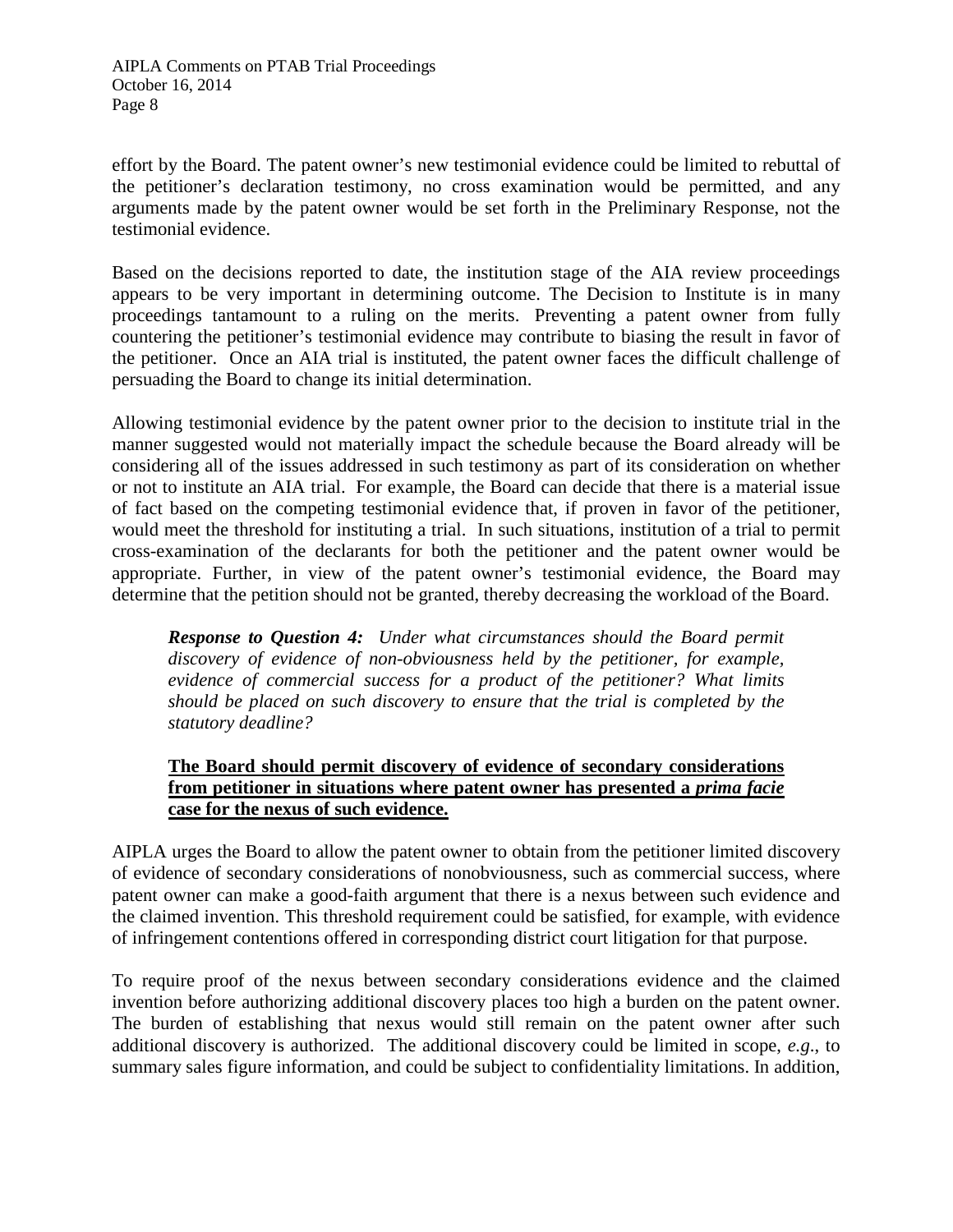the Board in some circumstances might need to extend the pendency of the proceeding to accommodate the necessary discovery.<sup>[18](#page-8-0)</sup>

*Response to Question 5: Should a patent owner be able to raise a challenge regarding a real party in interest at any time during a trial?*

#### **The Office should permit the patent owner to raise a challenge regarding a real party in interest at any time during an AIA trial.**

Because the "real party in interest" determination is a jurisdictional question for an AIA review proceeding, AIPLA believes that a patent owner should be able to raise that question at any point during the proceeding, including after a trial has been instituted.

The same approach should be used for a determination of privity. Most often, facts relating to determinations of real party in interest or privity are solely within the possession of the petitioner or covered by a protective order. As a result, it is often difficult, if not impossible, to obtain and use this information in a Patent Owner Preliminary Response.

## **The Board should be more liberal in granting additional discovery for Sections 315(b)/325(b) issues regarding a real party in interest and privity.**

Sections 315(b) and 325(b) of the statute bar the commencement of an *inter partes* and post grant review proceeding if either requested more than one year after the petitioner, its real party in interest, or its privy was served with an infringement complaint on the patent for which review is sought. Because these are jurisdictional elements which must be proved by the petitioner, the rules should default toward allowing appropriate motions for additional discovery on Section 315(b) and 325(b) issues.

AIPLA urges the Board to acknowledge in the trial proceeding rules and in trial practice guidelines that the petitioner bears not only the burden of producing evidence that it has standing to bring the action, but also that it has the burden of persuasion on this issue. The Office should be aware that "real" petitioners are increasingly sophisticated about using straw-men third parties to file petitions. AIPLA believes that the only effective way to police abuses of standing requirements in AIA review proceedings is for the Board to be open and liberal with discovery relating to these types of issues.

*Response to Question 6: Are the factors enumerated in the Board's decision in Garmin v. Cuozzo, IPR2012–00001, appropriate to consider in deciding whether to grant a request for additional discovery? What additional factors, if any, should be considered?*

<span id="page-8-0"></span><sup>&</sup>lt;sup>18</sup> Other limitations are provided in the statute. *See* 35 U.S.C. 316(a)(5) ("such discovery shall be limited to- $\ldots$ (B) what is otherwise necessary in the interest of justice"); and 35 U.S.C. 326(a)(5) ("discovery shall be limited to evidence directly related to factual assertions advanced by either party in the proceeding").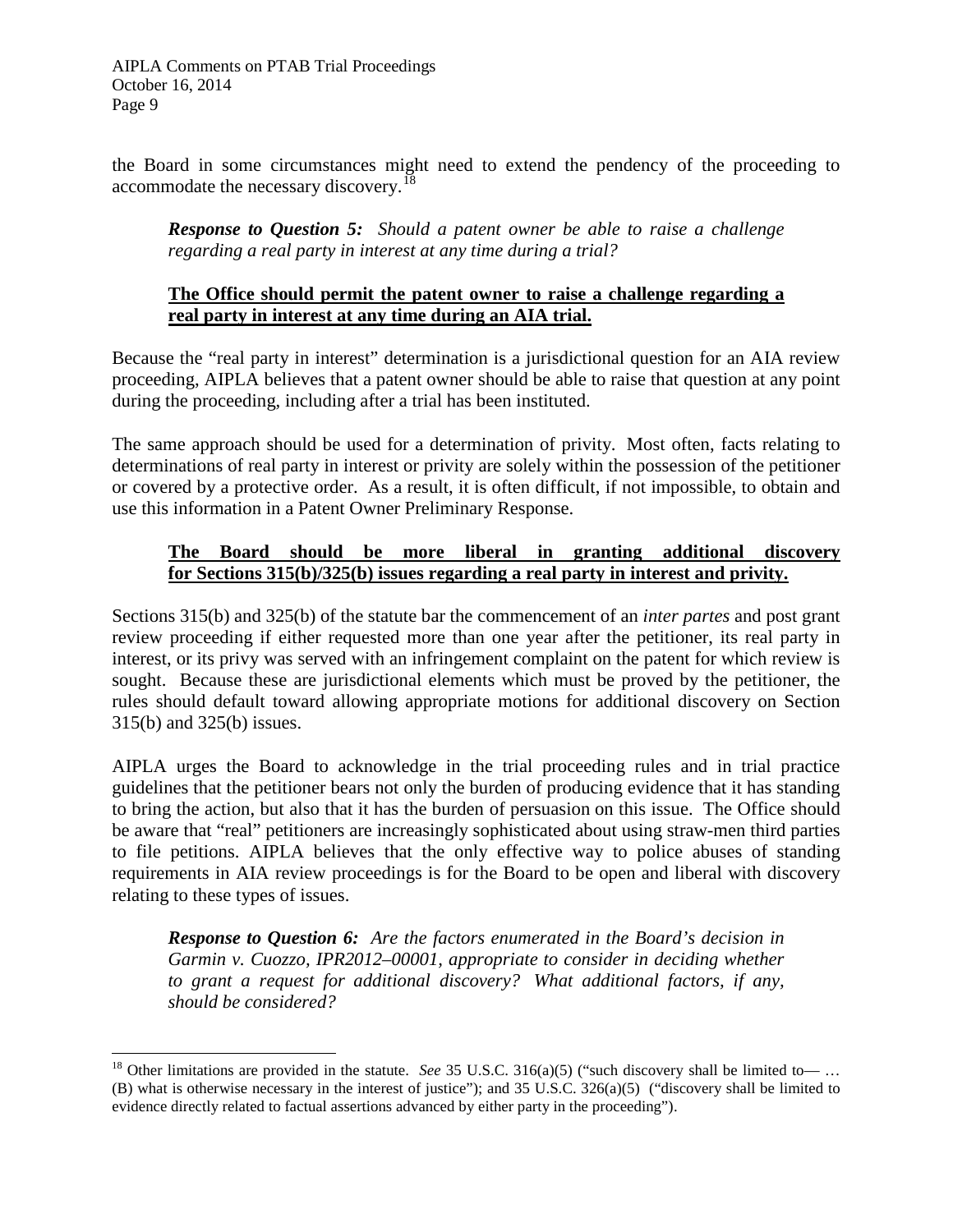#### **The** *Garmin* **factors are appropriate, but they need further clarification to permit additional discovery in certain situations.**

AIPLA believes that the *Garmin* factors are appropriate, but they are sometimes being applied incorrectly, resulting in a circular threshold.<sup>[19](#page-9-0)</sup>

In practice, the factors are often used by the Board to require the moving party to actually have the evidence being sought in order for additional discovery to be authorized. The desire to constrain open-ended fishing expeditions should not be used by the Board to require that a party actually possess the information being sought before additional discovery is authorized.

The Board should add the following additional factors to those enumerated in *Garmin*:

- (1) Is the information solely within the possession of the other party;
- (2) Has the information already been produced in a related matter;
- (3) Does the discovery relate to 35 U.S.C. §§315/325 jurisdiction issues?

While these additional factors are arguably subsumed by the *Garmin* factors, explicitly enumerating these factors in the Guidelines would make it more likely that the *Garmin* factors will be applied correctly and will permit additional discovery when it is actually warranted.

*Response to Question 7: How should multiple proceedings before the USPTO involving the same patent be coordinated? Multiple proceedings before the USPTO include, for example: (i) Two or more separate AIA trials; (ii) an AIA trial and a reexamination proceeding; or (iii) an AIA trial and a reissue proceeding.*

#### **The Board should work to coordinate multiple co-pending review proceedings on the same patent, but should generally stay reissue and reexaminations on the same patent if an AIA trial is instituted.**

AIPLA urges the Office to coordinate separate AIA trials on the same patent by consolidating AIA trials instituted for those proceedings before the same panel. Other *ex parte* proceedings on the same patent should be stayed only if an AIA trial is instituted, but only until the Final Written Decision is issued. There is not enough time in the statutory timeframe to conduct a consolidated AIA trial and an *ex parte* proceeding together; and, unlike *ex parte* proceedings, AIA trials are not meant to be examination proceedings.

AIPLA urges the Office to specifically consider rules and guidance for handling co-pending AIA trials and *ex parte* proceedings that do not adopt the rules and procedures for handling merged

<span id="page-9-0"></span><sup>19</sup> *See Garmin International, Inc. v. Cuozzo Speed Technologies LLC*, IPR2012–00001, Paper No. 20, February 14, 2013; *see also Garmin International, Inc. v. Cuozzo Speed Technologies LLC*, IPR2012–00001, Paper 26, March 5, 2013.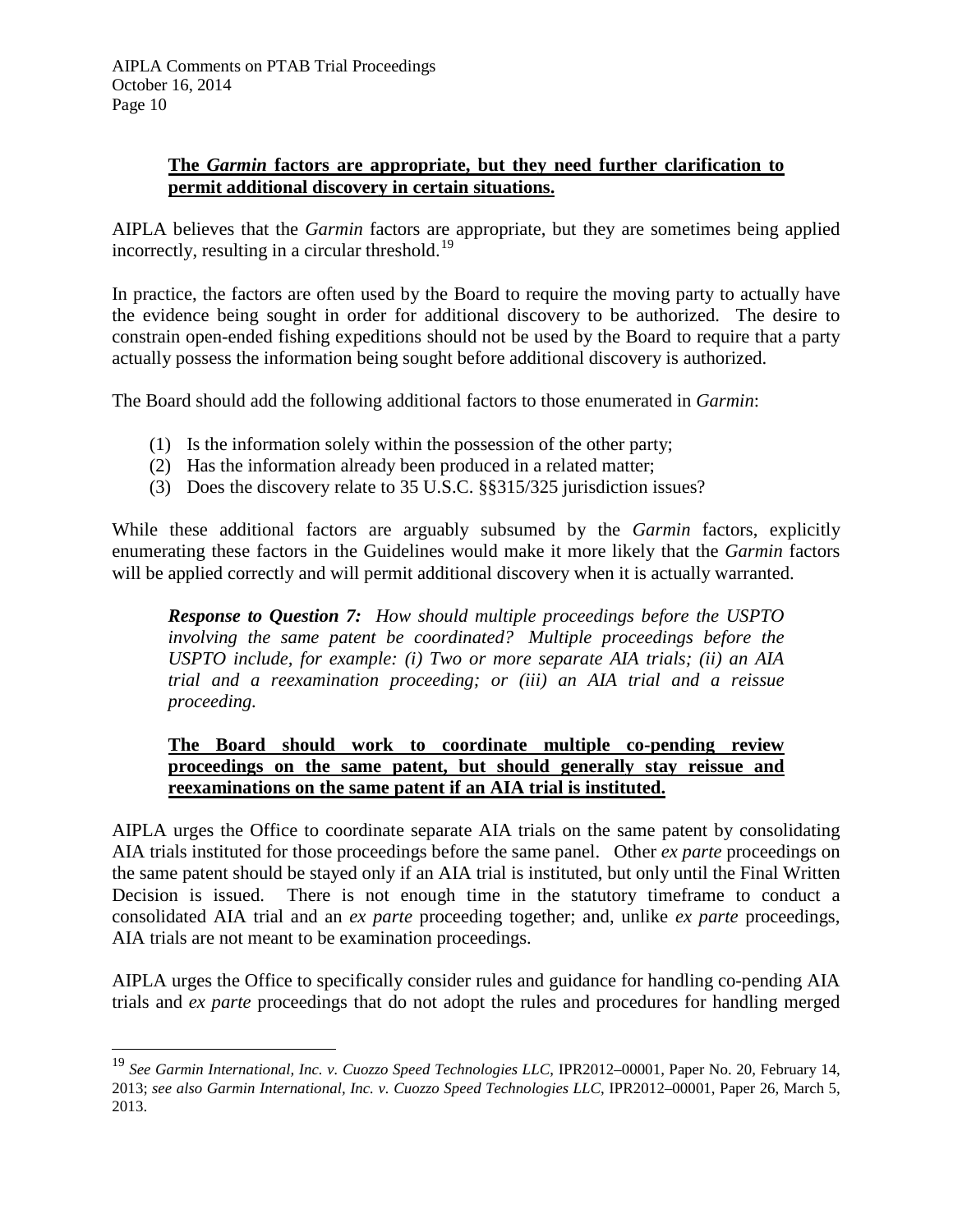and/or co-pending reexaminations and reissues as set forth in 37 C.F.R. §§1.570, 1.991 and 1.997 and MPEP 1449.<sup>[20](#page-10-0)</sup>

*Response to Question 8: What factors should be considered in deciding whether to stay, transfer, consolidate, or terminate an additional proceeding involving the same patent after a petition for AIA trial has been filed?*

#### **The Rules should be amended to allow the Director to order a stay of subsequent review petitions involving the same patent for which an AIA trial has been instituted, provided that the stay is ordered before a Preliminary Patent Owner Response is filed.**

In a review proceeding involving a patent that is already the subject of an AIA trial, AIPLA urges the Office to establish a time period for filing a Preliminary Patent Owner Response that effectively stays the filing of that document until the Termination or Final Written Decision of the prior review proceeding.

The Office is under strict statutory timelines for completing the evaluation of a decision to institute a review proceeding once a Patent Owner Preliminary Response is filed. However, the statutory scheme is flexible enough to allow the Director under certain circumstances to establish a stayed or deferred time period for filing a Patent Owner Preliminary Response.<sup>[21](#page-10-1)</sup> This could occur where a second petition for a review proceeding is filed for the same patent for which an earlier petition was filed and an AIA trial was instituted and the time for joinder with that earlier AIA trial has been exceeded.

Typically, this would mean that the first and second petition would be filed more than nine months apart. Under those circumstances, delaying the time for filing the Patent Owner Preliminary Response in the second petition until such time as the AIA trial for the first petition has concluded conserves judicial resources and does not prejudice the second petitioner from having an opportunity to have their petition considered.

*Response to Question 9: Under what circumstances, if any, should a copending reexamination proceeding or reissue proceeding be stayed in favor of an AIA trial? If a stay is entered, under what circumstances should the stay be lifted?*

#### **The Board should stay co-pending reexaminations or reissues on the same claim only once a trial has been instituted, but only until a Final Written Decision has been rendered**.

AIPLA urges the Office to use the statutory authority under Sections 315(d)/325(d) and 316(a)(4)/326(a)(4) to stay co-pending reexaminations or reissues on the same claim only after a

<span id="page-10-0"></span><sup>20</sup> *See* Responses to Question 9 and 11.

<span id="page-10-1"></span><sup>&</sup>lt;sup>21</sup> 35 U.S.C. §§ 313 and 323, and 35 U.S.C. §§ 315(d) and 325(d).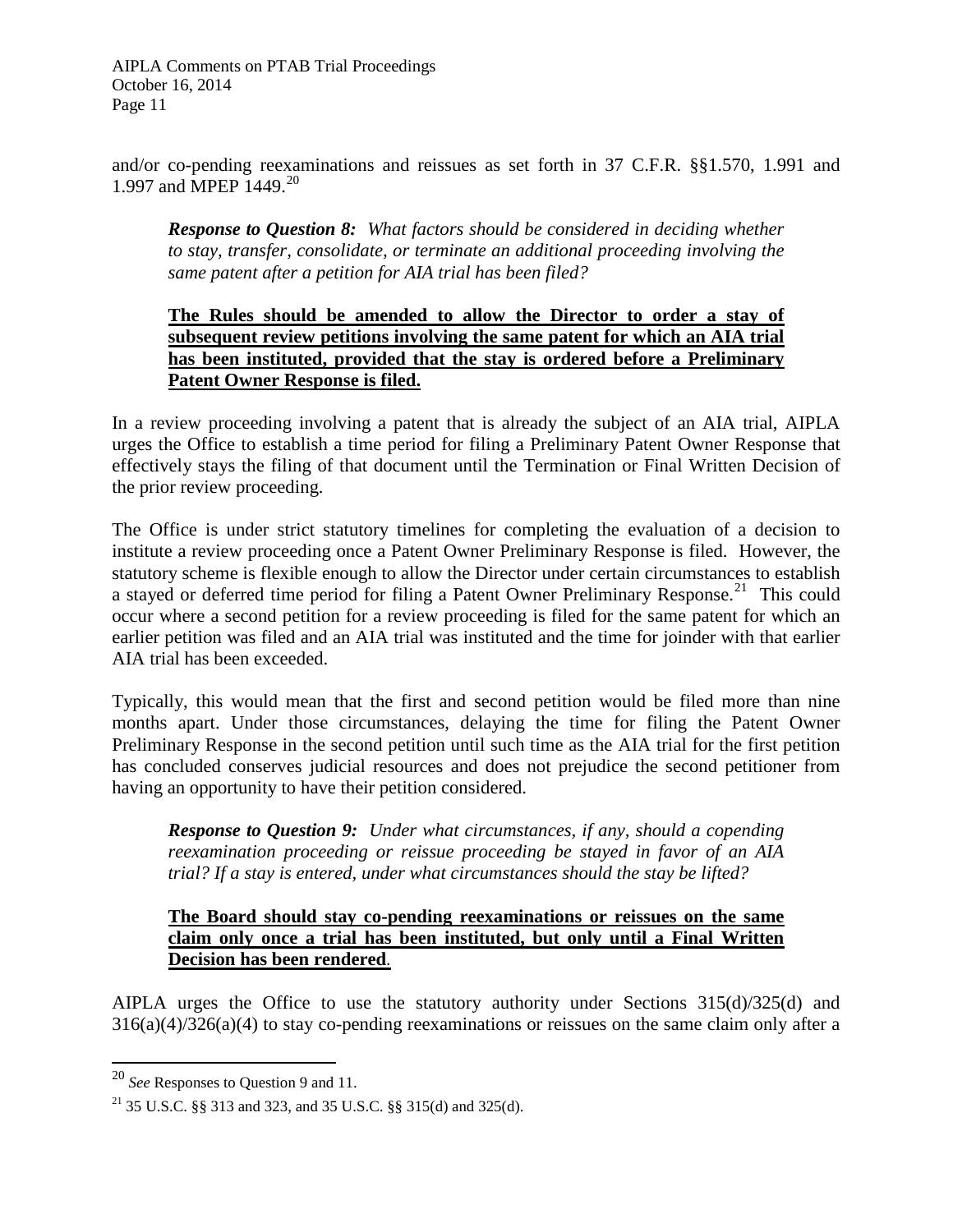trial has been instituted, and then only until a Final Written Decision has been issued. If a Final Written Decision is rendered for given patent claim, that decision should be a deciding factor in any later determination concerning that claim or patentably-indistinct versions of that claim. In addition, a patentee should be able to request that a stay be maintained until the final resolution of any appeals of the Final Written Decision to the Federal Circuit.

There is a potential for parallel proceedings to occur if an AIA trial is instituted on less than all the claims of a patent and there is no overlap of claims in the AIA trial with claims in a reexamination proceeding. For this reason, the Office during the pendency of an AIA trial should provide the option to preclude the presentation of any new amended claim(s) for any other reissue or reexamination Office proceeding involving the same patent where such newly presented claims are patentably indistinct from the claim(s) on which an AIA trial was instituted. This preference for sequential, rather than simultaneous, evaluation of challenges to patentability is consistent with the legislative history of the  $AIA.<sup>22</sup>$  $AIA.<sup>22</sup>$  $AIA.<sup>22</sup>$ 

If a stay of a co-pending reexamination or reissue proceeding is lifted when a Final Written Decision is rendered, that would allow a patentee to pursue in reissue proceedings any amended or substitute claims that are patentably distinct from those claims found unpatentable in the Final Written Decision. Under current practice, any reissue application is stayed until the issuance of a reexamination certificate.<sup>[23](#page-11-1)</sup> However, 37 C.F.R. §1.997(d) currently operates to terminate any stayed reissue applications if all claims are cancelled, which would effectively close out any opportunity to present amended and patentably distinct claims in a reissue proceeding if this approach were to be followed in the AIA trials.<sup>24</sup>

It should be noted that if, on appeal, a finding in the Final Written Decision is reversed, then the Office would need to take that into consideration in deciding how to handle the co-pending proceedings after the appeal. However, any decision on appeal in general should not affect a patent owner's ability to present patentably distinct claims in a reissue application.

*Response to Question 10: Under what circumstances, if any, should an AIA trial be stayed in favor of a co-pending reexamination proceeding or reissue proceeding? If a stay is entered, under what circumstances should the stay be lifted?*

<span id="page-11-0"></span><sup>22</sup> *See* floor remarks of Senator Orrin Hatch, Cong. Rec. p. S952, 2/28/2011. ("[T]he bill would improve the current *inter partes* administrative process for challenging the validity of a patent. It would establish an adversarial *inter partes* review, with a higher threshold for initiating a proceeding and procedural safeguards to prevent a challenger from using the process to harass patent owners. It also would include a strengthened estoppel standard to prevent petitioners from raising in a subsequent challenge the same patent issues that were raised or reasonably could have been raised in a prior challenge. The bill would significantly reduce the ability to use post-grant procedures for abusive serial challenges to patents.")

<span id="page-11-1"></span><sup>23</sup> *See* 37 C.F.R. §§1.991 and 1.997 and MPEP 1449.

<span id="page-11-2"></span> $^{24}$  37 CFR §1.997(d) provides that "if a certificate has been issued and published which cancels all of the claims of the patent, no further Office proceedings will be conducted with that patent or any reissue applications or any reexamination requests relating thereto." *See* Response to Question 11.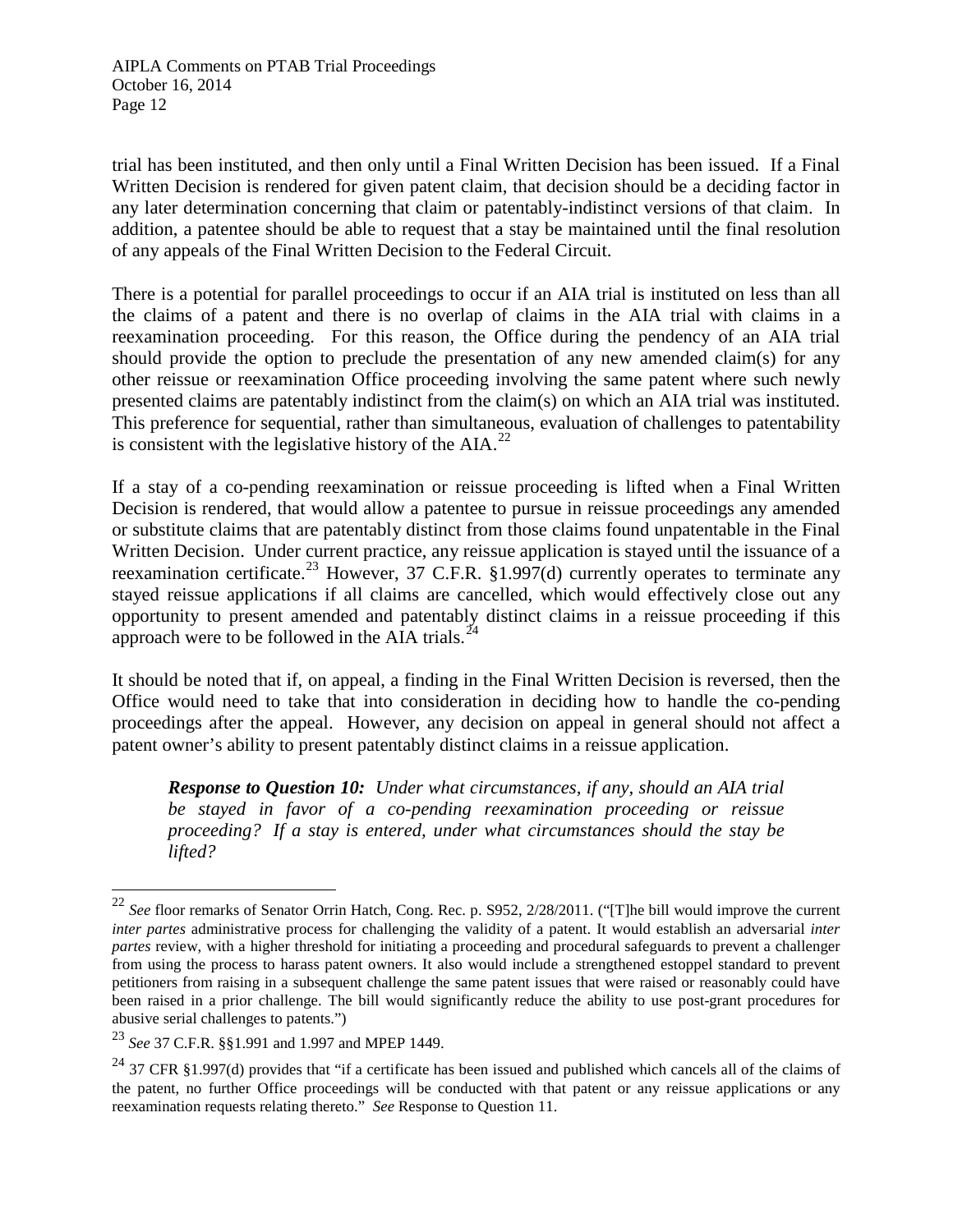#### **The Board should not stay an AIA trial in favor of a co-pending reexamination or reissue on the same patent, but also should not institute an AIA trial on any patent for which claims have been successfully amended in a co-pending reexamination or reissue.**

Generally, under most circumstances, an AIA trial should not be stayed in favor of a reexamination or reissue. Instead, the *ex parte* reexamination and reissue proceedings should be stayed pending the outcome of the AIA trial in the manner suggested above since those proceedings do not have the statutorily mandated timeframes applied to AIA trials.<sup>[25](#page-12-0)</sup>

If, upon termination of the proceeding, the AIA trial addresses the issues raised in the reexamination proceeding or reissue proceeding, and if the parties to the proceedings are the same, then the doctrine of issue preclusion should apply once the stay is lifted for the *ex parte*  reexamination and reissue proceedings.<sup>[26](#page-12-1)</sup>

The Board should also decline to institute a trial on any claims that were co-pending in a reexamination or reissue proceeding when a review petition was filed and that were amended there before the deadline for instituting the review proceeding. The statutory authority to institute a review proceeding in 35 U.S.C. §§314/324 is limited to the "claims challenged in the petition." If the claim has been amended in reissue or reexamination, the unamended claim recited in the review petition no longer provides the necessary authority for the Board to institute an AIA trial on that petition.

The trial practice guidelines should clarify the timing on when a notice of intent to issue a reexamination certificate or notice of allowance for a reissue would be effective so as to preclude institution of an AIA trial for claims that were amended.

*Response to Question 11: Under what circumstances, if any, should a copending reexamination proceeding or reissue proceeding be consolidated with an AIA trial?*

**The Board should not consolidate an AIA trial with a co-pending reexamination or reissue on the same patent.**

<span id="page-12-0"></span><sup>25</sup> *See* Response to Question 9.

<span id="page-12-1"></span><sup>&</sup>lt;sup>26</sup> Principles of fairness dictate that issue preclusion apply equally to agency decision-making as to court determinations. *See University of Tennessee v. Elliott*, 478 U.S. 788, 797 (1986) ("it is sound policy to apply principles of issue preclusion to the factfinding of administrative bodies acting in a judicial capacity"); *Graybill v. U.S. Postal Service*, 782 F.2d 1567, 1571 (Fed. Cir. 1986). If a case involves the same fact issues that were actually argued and necessary to the first decision, and reached after a fair opportunity to address them, then the Office should not have to reconsider those issues. *See In re Freeman*, 30 F.3d 1459, 1465 (Fed. Cir. 1994); *Ohio Willow Wood v. Alps South*, 735 F.3d 1333, 1342 (Fed. Cir. 2013). Issuance of multiple, inconsistent agency decisions on the same facts can constitute a denial of due process. *See Babcock & Wilcox Co. v. Marshall*, 610 F.2d 1128, 1138 (3d Cir. 1979); *Continental Can Co. v. Marshall*, 603 F.2d 590, 597 (7th Cir. 1979).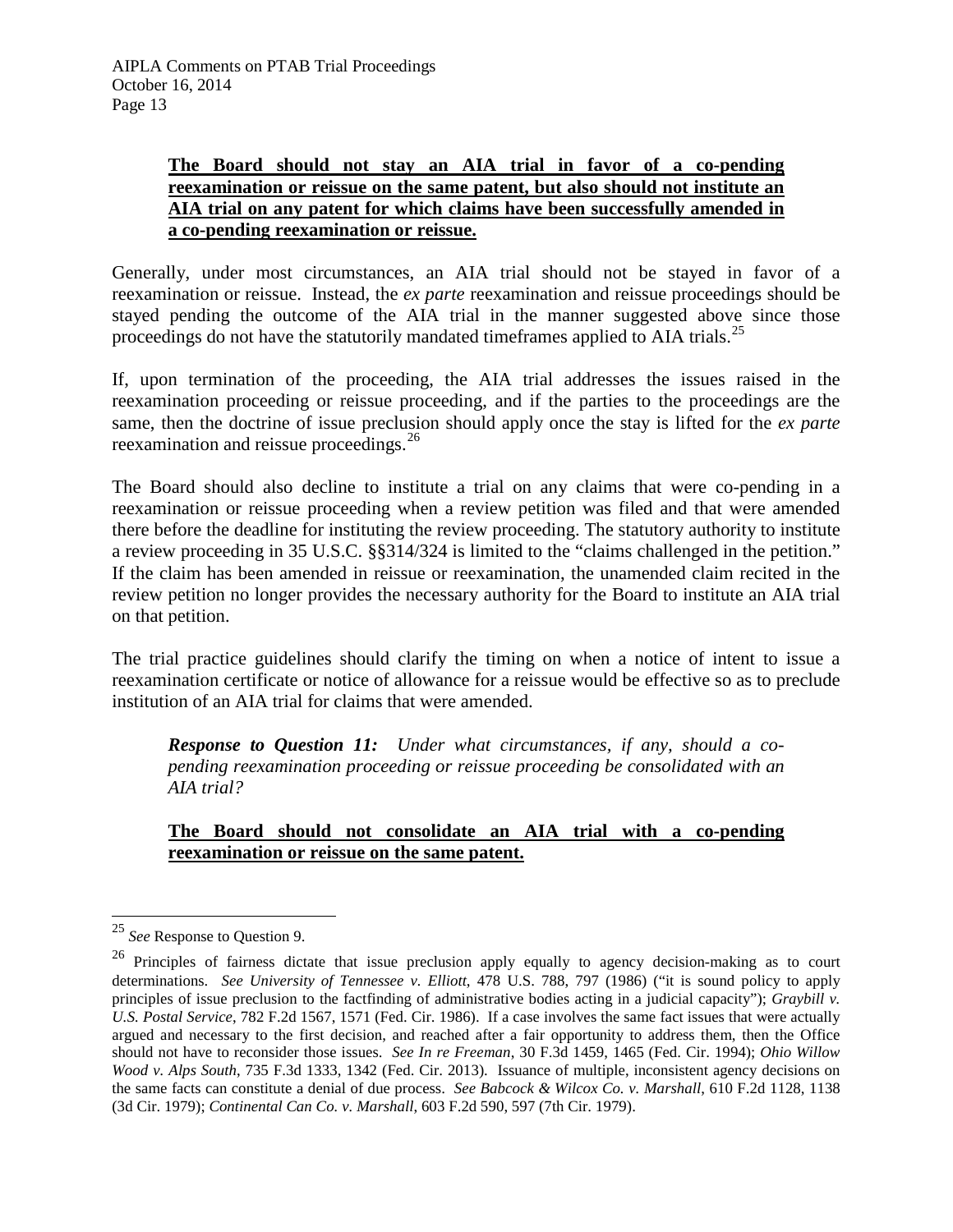Proceedings before the Board and the Central Reexamination Unit (CRU) should remain separate and should not be consolidated. Rather than being consolidated, the *ex parte* reexamination or reissue proceedings should be stayed if an AIA trial is instituted in a review proceeding.<sup>[27](#page-13-0)</sup>

## **The Office should clarify that a co-pending reexamination or reissue on the same patent will not automatically be terminated upon final cancellation of claims in an AIA trial.**

Under 37 C.F.R. §1.570(d), when an ex parte reexamination certificate has been issued and published to cancel all of the claims of the patent, no further Office proceedings will be conducted on that patent or any related reissue applications or any reexamination requests. The corresponding rule for *inter partes* reexaminations is found at 37 C.F.R. §1.997(d).

AIPLA believes that the USPTO should reconsider these rules to clarify, modify, or withdraw them. AIPLA is concerned that if all of the claims in an issued patent are cancelled as a result of a Final Written Decision in an AIA trial, these rules may be construed to require the termination of any pending reissue application or *ex parte* reexamination proceeding which the Patent Owner has filed in order to pursue appropriate patentably distinct claims not originally in the issued patent. The provisions of 37 C.F.R. §§1.570(d) and 1.997(d) are more onerous than the AIA post-grant trial estoppel provisions of 37 C.F.R. §§42.73(d)(3). If they are construed to apply to a reissue application or *ex parte* reexamination proceeding involving claims cancelled in a review proceeding, they could deprive the patent owner of any opportunity to obtain patentable claims.

The commentary that accompanied the promulgation of these rules indicated that the rule "provides a degree of assurance to the public that patents with all the claims canceled via *inter partes* reexamination proceedings will not again be asserted."<sup>[28](#page-13-1)</sup> However, the rules are unnecessary since, by operation of their cancellation in an AIA trial, those claims will never be again asserted. The concern recited in the commentary to the rules is not applicable where a patent owner pursues claims that are patentably distinct from the prior art cited in an AIA trial or reexamination proceeding.

AIPLA urges the Office to provide patent owners with a reasonable opportunity to continue any already-pending reissue or reexamination proceedings to present and prosecute any new, amended or unchallenged claims that are patentable over the cited art in an AIA trial. AIPLA

<span id="page-13-0"></span><sup>27</sup> *See* Responses to Questions 8-10.

<span id="page-13-1"></span><sup>28</sup> *See* 65 Fed. Reg. 76756, 76771 (December 7, 2000) ("New § 1.997 provides for the issuance of the reexamination certificate under 35 U.S.C. 316 after conclusion of an inter partes reexamination proceeding. The certificate will cancel any patent claims determined to be unpatentable, confirm any patent claims determined to be patentable, and incorporate into the patent any amended or new claims determined to be patentable. Once all of the claims have been canceled from the patent, the patent ceases to be enforceable for any purpose. Accordingly, any pending reissue proceeding or other Office proceeding relating to a patent for which a certificate that canceled all of the patent claims has been issued will be terminated. This provides a degree of assurance to the public that patents with all the claims canceled via inter partes reexamination proceedings will not again be asserted. No comment was received on this section. It is adopted as proposed.").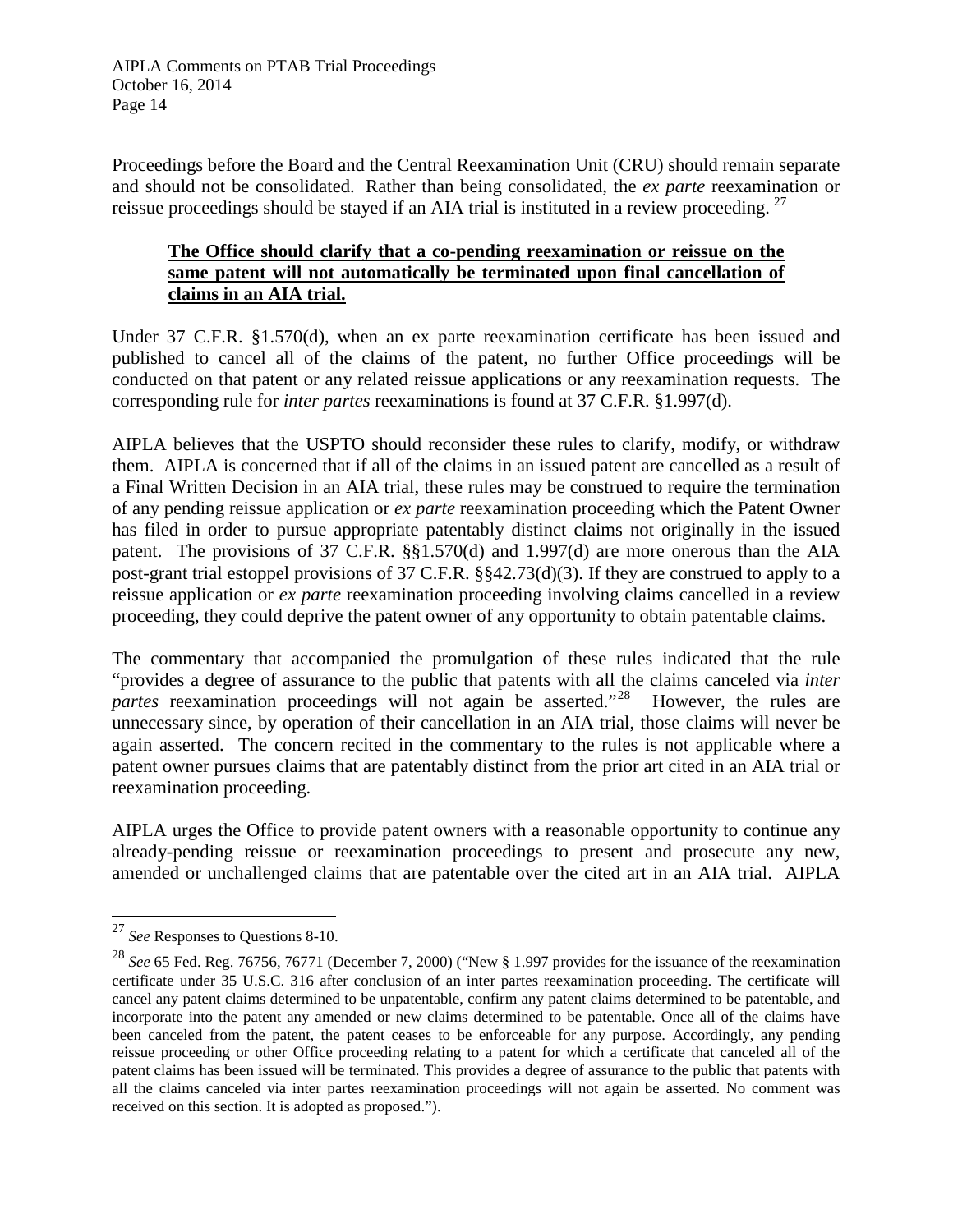believes that the USPTO should, at a minimum, confirm that a pending reissue application or *ex parte* reexamination proceeding, where the patent owner is pursuing new/amended claims, will not be automatically terminated if all of the patent claims are cancelled in a Final Written Decision in an AIA trial.

As discussed in the Response to Question 2, a Patent Owner's opportunity to amend claims in an AIA trial is more illusory than real. As a consequence, the Board has encouraged patent owners to pursue new/amended claims in a reissue or an *ex parte* reexamination proceeding that many patent owners have done. A patent owner should be permitted to continue pursue such claims regardless of the outcome of a review or reexamination proceeding.

*Response to Question 12: How should consolidated proceedings be handled before the USPTO? Consolidated proceedings include, for example: (i) Consolidated AIA trials; (ii) an AIA trial consolidated with a reexamination proceeding; or (iii) an AIA trial consolidated with a reissue proceeding.*

#### **The Board should not consolidate an AIA trial with a co-pending reexamination or reissue on the same claim, and consolidated AIA trials should utilize the current Rules for joinder.**

Proceedings in front of the Board (AIA trials) and the CRU (*ex parte* reexamination and reissues) should remain separate and should not be consolidated. Rather than being consolidated, the *ex parte* proceedings should be stayed if a trial is instituted in a review proceeding. *See* Responses to Questions 8-11).

For consolidated AIA trials involving the same patent with at least one challenged claim in common, the current rules that the Board uses for joinder seem to be working well. As discussed in the response to Question 8, AIPLA urges the Office to consider the option of staying any subsequent co-pending review petitions on the same patent where an AIA trial has been instituted and the Preliminary Patent Owner Response has not yet been filed in the subsequent review proceeding.

*Response to Question 13: Under what circumstances, if any, should a petition for an AIA trial be rejected because the same or substantially the same prior art or arguments previously were presented to the USPTO in a different petition for an AIA trial, in a reexamination proceeding or in a reissue proceeding?*

**The Board should adopt a general policy of "one and done" with respect to review petitions that raise the same or substantially the same prior art and/or arguments as prior AIA trials resulting in a final written decision, but the same general policy should not be applied to reexamination or reissue proceedings.**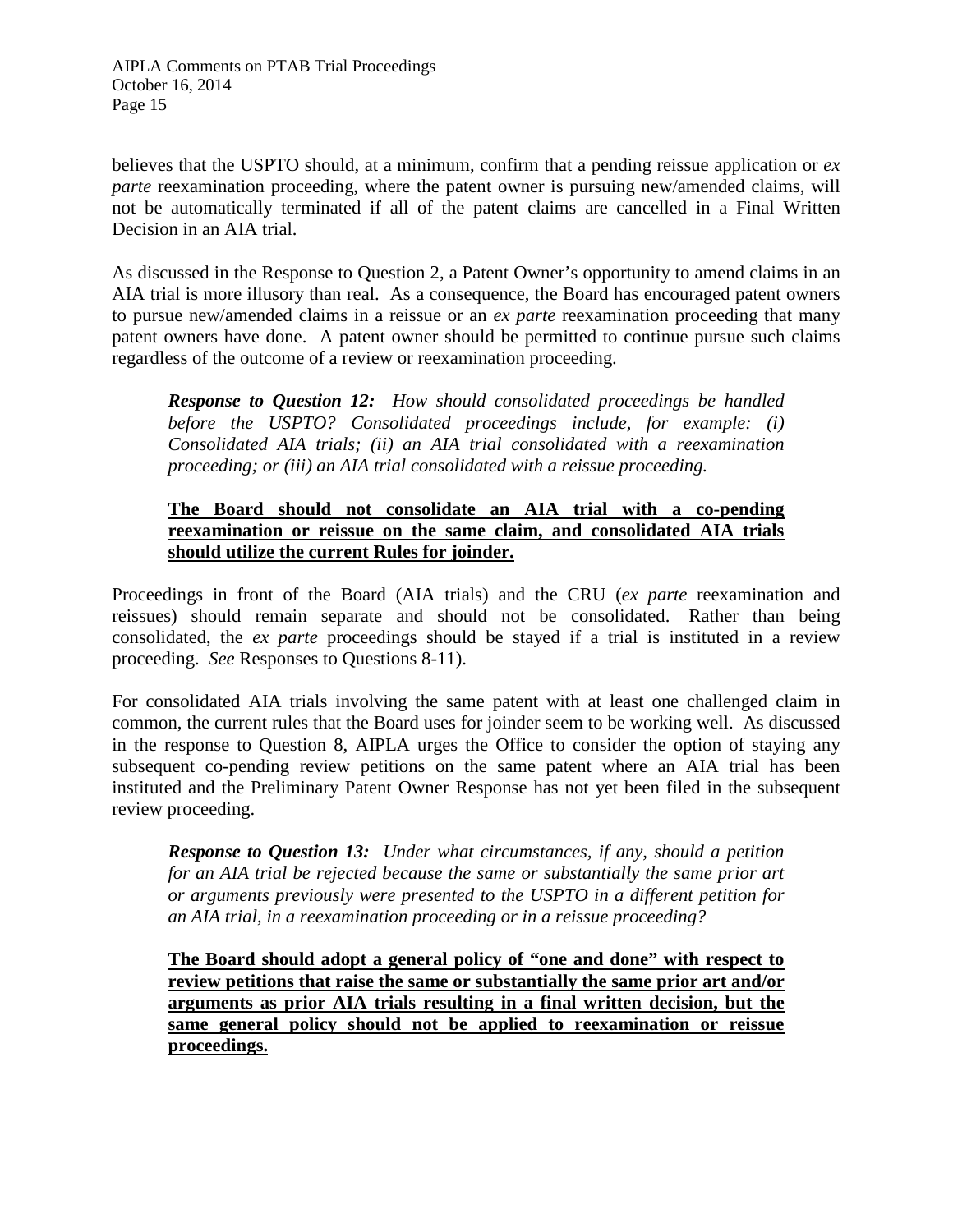AIPLA believes that, as a general tenet, there should be only one review proceeding instituted against a given claim in a given patent based on the same or substantially same prior art or arguments.

In light of the current statistics for both the number of proceedings and their outcomes, the Board should adopt a general policy to limit review proceedings to "one and done" where there is an AIA trial that has resulted in a final written decision. The legislative history supports this position in the expression of concerns about the harassment, expense and lack of quiet title resulting in an open-ended ability to continually mount challenges using the new review proceedings. [29](#page-15-0) 

A similar standard has been in general practice in the CRU with respect to *ex parte*  reexaminations even though an *ex parte* reexamination provides a patent owner with more opportunities to limit the costs of the proceeding and to freely amend claims. The concern of overwhelming a patent owner with multiple sequential proceedings, therefore, is not as significant in the context of an *ex parte* reexamination. Moreover, there is no concern about harassment, expense and lack of quiet title for reissue proceeding since there is no ability for a third party to cause a reissue proceeding to be instituted.

AIPLA suggests that a citation to new art (as either primary reference or secondary reference combined with previously cited art in a review petition) should create a presumption (rebuttable by the patent owner in the Preliminary Patent Owner Response) that the same or substantially the same prior art or arguments as a previous petition is not being advanced.<sup>[30](#page-15-1)</sup>

*Response to Question 14: What circumstances should constitute a finding of good cause to extend the 1-year period for the Board to issue a final determination in an AIA trial?*

## **The Board should consider extending on a case-by-case basis the 1-year period to issue a final written decision for more complex AIA trials.**

AIPLA urges the Board to make more use of the statutory option to extend the 1-year statutory period for issuing a final written decision by up to six months. In the interest of fairness to both parties, use of this extended 6-month period should be on a case-by-case basis, and should be more generously utilized in more complex AIA trials. Examples of more complex AIA trials include those that involve extra effort in terms of the number of co-pending proceedings, joinder, the number of grounds for which trial was instituted, granting of significant additional discovery,

<span id="page-15-0"></span><sup>29</sup> *See* footnote 26.

<span id="page-15-1"></span> $30$  Unlike reexaminations that have a statutory basis for why originally considered prior art must be considered, the AIA trial proceedings do not have such a statutory prescription. *See In re NTP*, 654 F.3d 1268, 1277 (Fed. Cir. 2003) ("Prior to 2002, this court interpreted § 303(a) to permit reexamination 'only … for those instances in which the examiner did not have all of the relevant prior art at his disposal when he originally considered the patentability of an invention.' *In re Portola Packaging, Inc*., 110 F.3d 786, 790 (Fed. Cir. 1997), *superseded by statute* Pub. L. 107-273, § 13105, 116 Stat. 1758, 1905-06 (Nov. 2, 2002) ('2002 Amendment').")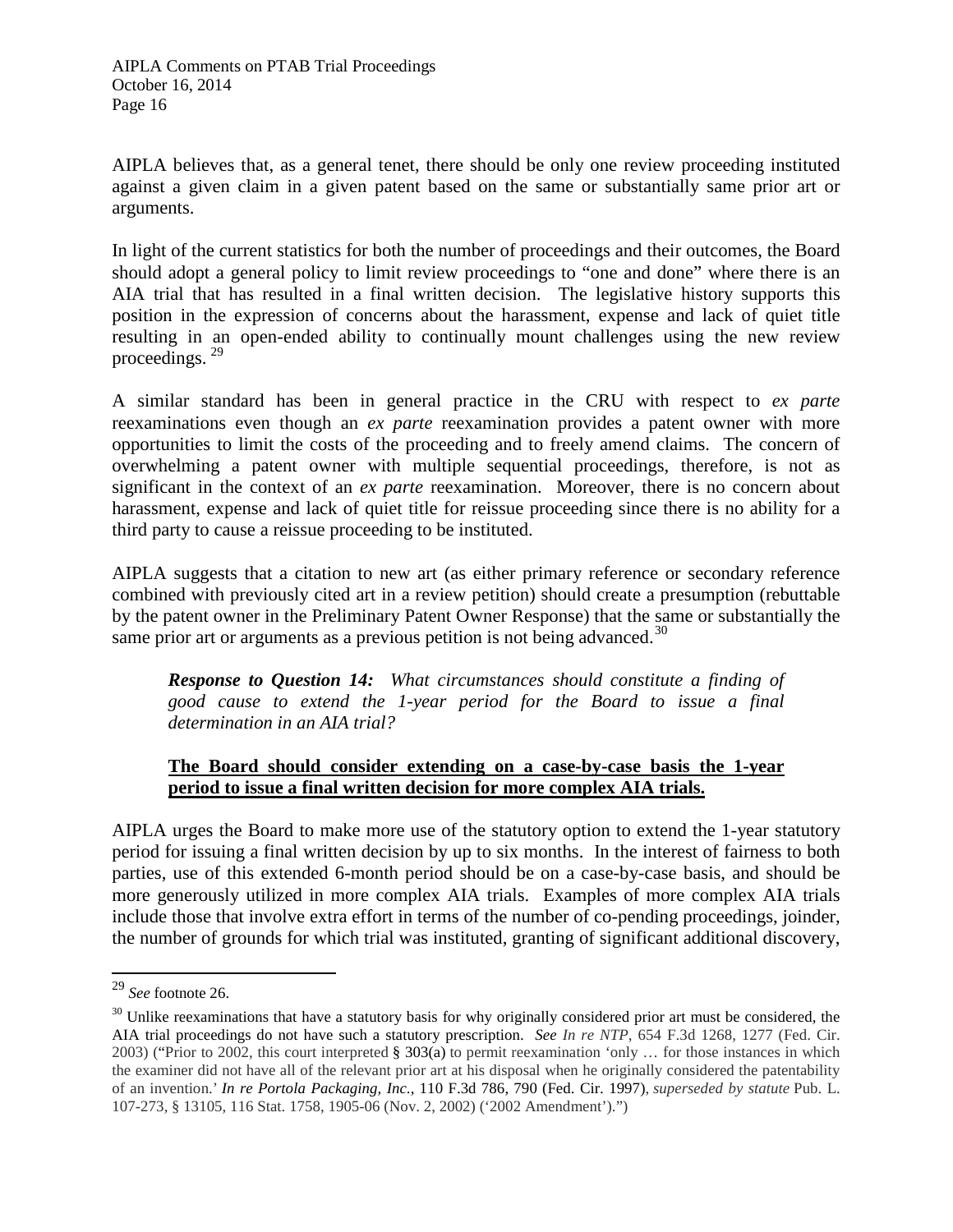successful motions to amend, live testimony at oral argument, and/or a party improperly withholding mandatory discovery.

To date the Board has operated as if the one-year time period for concluding AIA trials is sacrosanct, apparently because the Office perceives that district court judges rely upon the definitiveness of this one-year time period when granting stays. While that is a valid point, it unfairly favors petitioners over patent owners. AIPLA urges the Board to manage each AIA trial to allow the patent owner a full and fair opportunity to defend its patent rights.

This issue is particularly important in proceedings where additional discovery is sought. Most, if not all, denials of additional discovery on secondary considerations or a real party in interest inevitably are putatively justified by the demands of the one-year time period. But additional discovery burdens the parties, not the Board. Furthermore, if the request for additional discovery were granted, it could be that new evidence might shorten the case one way or the other. Strict adherence to the one-year time limit when Congress provided a six-month escape valve undermines the quality of the AIA proceeding and contravenes the spirit of the AIA.

*Response to Question 15: Under what circumstances, if any, should live testimony be permitted at the oral hearing?*

## **The Board should be more willing to permit live questioning of declarants by the Board at the Oral Argument in AIA trials where the issues turn on the credibility of declarant testimony.**

AIPLA urges the Board to adopt a more lenient standard for permitting live testimony at the Oral Argument. Decisions in a good number of AIA trials turn on which expert is found by the Board to be more credible, has the more relevant expertise, has contradicted him/herself, or has made a patently non-credible statement. Given the significance of such credibility determinations, the Board should hear live testimony when an issue critical to resolving the AIA trial turns on the credibility of declarant testimony.

AIPLA believes that a good example of how live testimony can be incorporated into the review proceeding was provided in the Final Written Decision in *K-40 Electronics v. Escort*. [31](#page-16-0) As in that case, a successful motion to present live testimony must demonstrate that witness credibility is a critical issue to resolving the AIA trial. While accommodating live testimony in the Oral Arguments may present logistical challenges for the Board, AIPLA believes that making this option a meaningful part of the AIA trials will improve the perception of the process, as well as enhance the likelihood that Board findings on issues that turn on the credibility of declarant testimony will be upheld on appeal.

<span id="page-16-0"></span><sup>31</sup> *K-40 Electronics v. Escort*, IPR2013-00203, Paper No. 34 (May 21, 2014) and Paper No. 45 (August 27, 2014).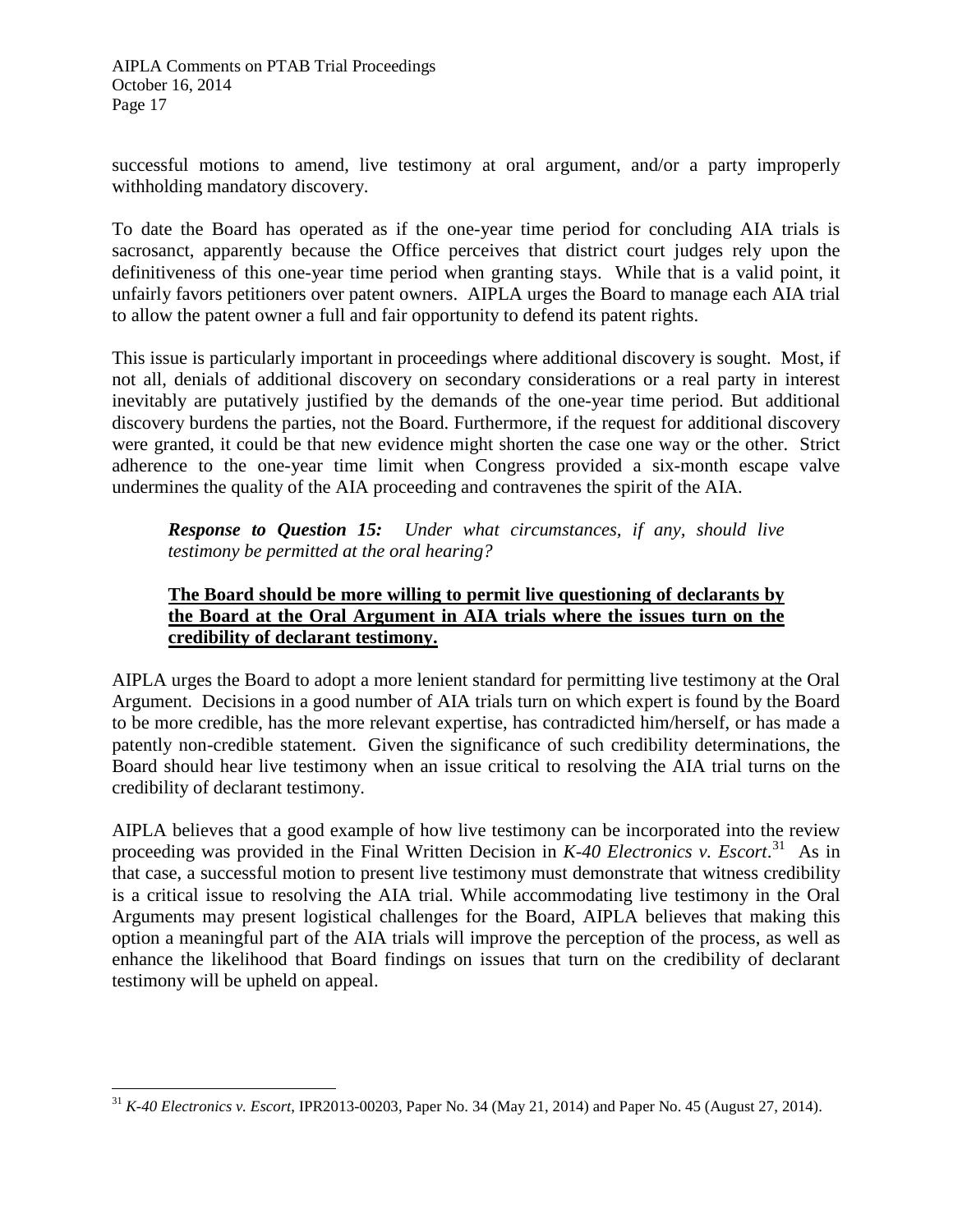# **The Office should revise the definitions of "hearing" and "trial" to clarify that live testimony at the Oral Argument is part of an AIA Trial.**

AIPLA also encourages the Office to revise both 37 C.F.R. §42.62(c), which redefines the terms "hearing" and "trial" as used in the Federal Rules of Evidence, and 37 C.F.R. §42.70 which sets forth the requirements for Oral Argument.

As a result of the interaction of these two rules as currently written, the trial phase of an AIA proceeding where testimony can be introduced technically ends prior to the Oral Argument. AIPLA believes that the interaction of these two rules may preclude the Board from considering additional evidence at an Oral Argument unless a request was made under 37 C.F.R. §42.5(b) to waive the rules.

*Response to Question 16: What changes, if any, should be made to the format of the oral hearing?*

# **The Board should alter the format to allow each party to reserve time for a main and rebuttal argument.**

AIPLA suggests that the current argument format which permits a main and rebuttal argument for the petitioner but only a main argument for the patent owner be changed to provide both a main and rebuttal argument for each party. This change would, like other changes suggested herein, reduce the perception that the AIA trials are "stacked" against the Patent Owner.

# **The Board should relax its guidelines for the nature of demonstrative exhibits at the Oral Argument.**

The Board should consider providing a few extra days to the current schedule to permit the parties to exchange and confer on demonstratives (5 days before the Oral Argument) prior to filing the demonstratives with the Board (2 days before Oral Argument). AIPLA respectfully suggests that, for example, allowing an exchange 7 days in advance with service on the Board 4 days in advance, would give the Board and the parties more time to work through and resolve any objections to the demonstratives that may be lodged when the demonstratives are filed with the Board.

AIPLA further suggests that the Board consider loosening its guidance on demonstrative exhibits to allow for citation of new case law or new evidence already of record if good cause is shown. For example, a party should be able to cite new case law or such new evidence to counter arguments, for example, raised for the first time in a reply for which there was no further opportunity to respond, even if that case law or evidence already of record was not raised in its responses.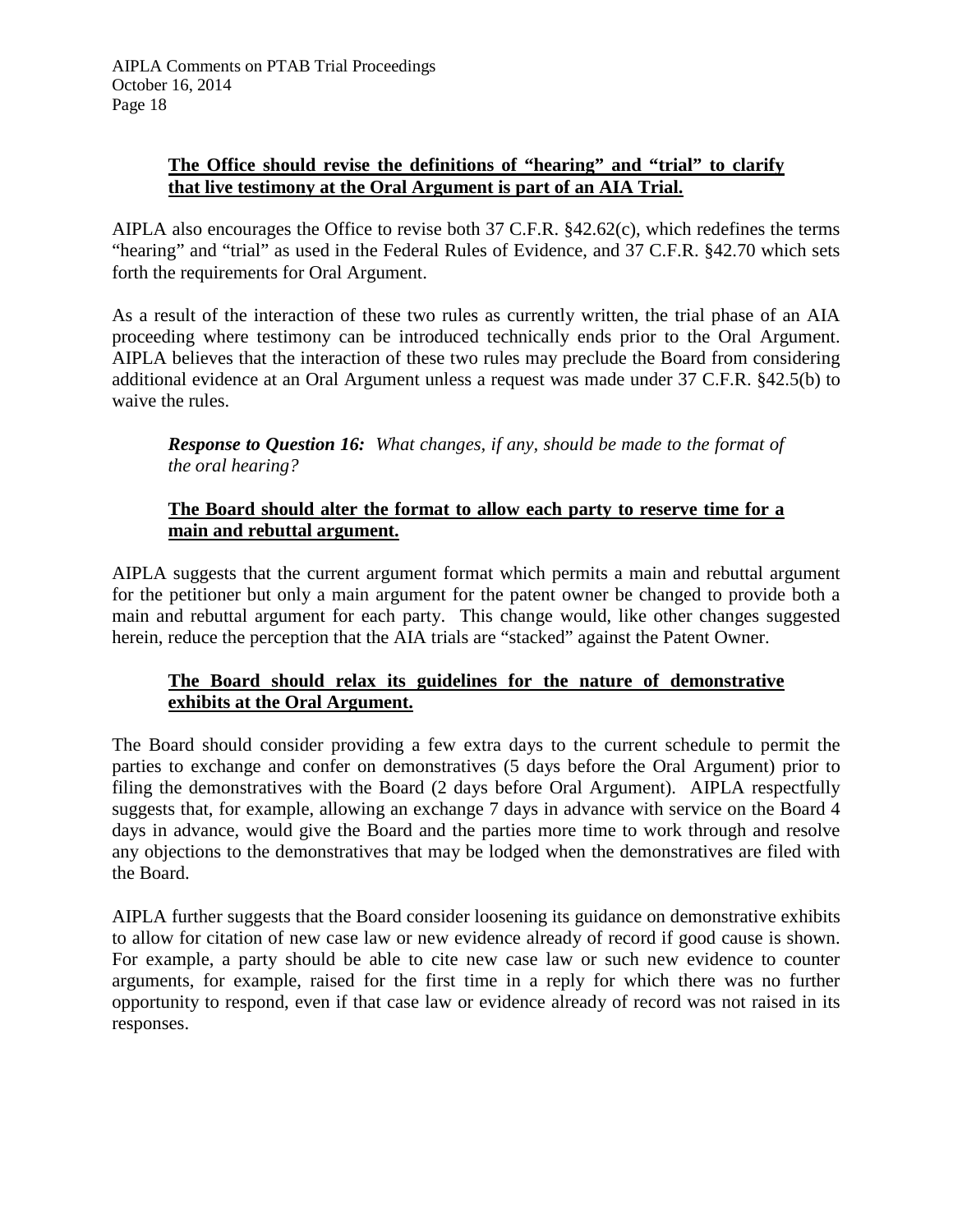*Response to Question 17: What other changes can and should be made in AIA trial proceedings? For example, should changes be made to the Board's approach to instituting petitions, page limits, or request for rehearing practice?*

## **A. The Board should not institute trial for a review proceeding and then discard submitted prior art and submitted rejections as "redundant" without providing petitioner an opportunity to have such rejection reconsidered.**

Since petitioner has no way to respond to a holding of redundant art, the Petitioner is not getting a full and fair hearing before the Board. There also seems to be no way to properly appeal this to the Federal Circuit. While AIPLA appreciates that the ability to limit the number of grounds initiated as part of any given AIA trial is important to the ability of the Office to conclude the AIA trial within the statutory deadlines, there should be an appropriate balance that allows petitioner to challenge a decision of "redundancy."

AIPLA suggests that the Office consider adopting rules to provide the opportunity to request reconsideration of that portion of any Decision to Institute that denies grounds on the basis of redundancy, and that such request for rehearing would be considered and ruled upon by a panel of three APJs.

# **B. The Board should discard the "page count" approach and should follow a "word count" approach used by the Federal Circuit and in** *Ex Parte* **appeals.**

AIPLA urges the Board to change the page-count limit to a word-count limit for filings made to the Board. The reasons set forth by the Office in the initial rules for adopting a page limit have resulted in too much confusion and work by the Board to enforce this limit. A certification of the word count is successfully used by the Federal Circuit, other regional circuits, district courts, and the Board in the context of *ex parte* appeals. This approach will save time and effort for both the Board and the parties in complying with these limits.

In addition, AIPLA suggests that the Board carefully review what parts of any given submission should be considered subject to these limits. For example, the mandatory notice sections of the petition can vary greatly in length, depending upon the number of parties and related proceedings that need to be identified. Counting this section toward the overall limit does not seem fair given the variability in the amount of required information that must be presented, especially since it has nothing to do with the substance of the arguments being made.

# **C. The Proposed Statement of Material Facts portions of Rules 42.22 and 42.23 should be eliminated.**

There has been relatively little use of the proposed statement of material facts option under 37 C.F.R. §42.22(c). There has also been confusion among different Board panels about whether or not the required responses under 37 C.F.R. §42.23(a) to such proposed statements of material fact count or do not count toward the page limit, and if so, how.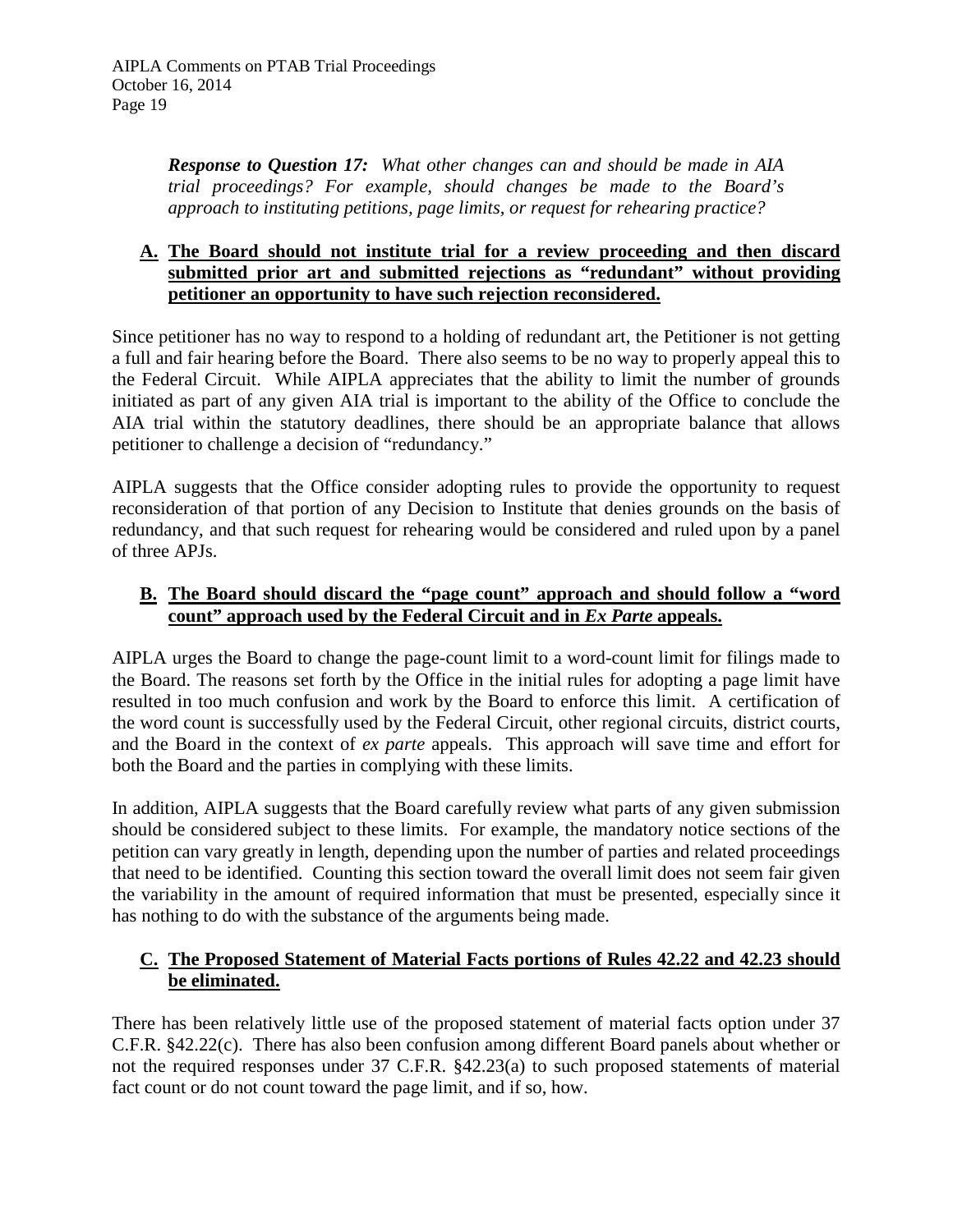AIPLA recommends that the Office revise the trial proceeding rules to eliminate the option for including proposed statements of material fact as a way to streamline the AIA trials.

# **D. Patentee estoppel under 37 CFR § 42.73(d)(3) needs to be revised.**

The patentee estoppel rule should be amended to make clear that an estoppel does not arise where an amendment is proposed but not entered. Changing the estoppel provision at 37 C.F.R. §42.73(d)(3)(i), which now refers to "a finally cancelled or refused claim," to refer only to "a finally cancelled claim" would accomplish that goal.

## **E. The Office should consider designating one APJ for the Decision to Institute and a panel of 3 APJs for the corresponding AIA Trial.**

AIPLA is concerned that there is a real or perceived challenge for panels of APJs to remain impartial in conducting an AIA trial in view of the natural tendency to defend decisions that were made in rendering a Decision to Institute that very AIA trial. Currently the same APJs consider an incomplete and preliminary record to decide that the claims being challenged in a petition are likely unpatentable. Those same APJs are then required to make the Final Written Decision—in essence, they are put in the position of defending their prior decision to institute the trial. This creates an actual or perceived bias against the patent owner.

There is ample statutory authority for dividing such responsibilities to eliminate the potential for this type of actual or perceived bias. Under the statute, it is the Director who decides whether to institute the review, and the Board then conducts the trial and issues the Final Written Decision as to patentability.<sup>[32](#page-19-0)</sup> Dividing up responsibility between a grand jury-like function (a single APJ deciding whether to Institute a trial) and a trial jury-like function (a panel of three APS actually conducting the trial and making a final determination) makes sense and would improve both the efficiency of the Board and the perception of the fairness of these proceedings.

## **F. The Office should replace the observations on cross-examination with a Patent Owner Surreply.**

The Office should consider adding the opportunity for the patent owner to file a surreply after the petitioner's reply. Currently, patent owners have little or no opportunity to address new issues that commonly arise only in replies by petitioners.

The opportunity to file observations on cross-examination is currently not to be used as a surreply for argumentative briefing, and consequently has little actual benefit to address arguments made in a petitioner's reply and thereby focus the issues for the Board. To the extent additional time is needed to make room for a surreply, it is suggested that shortening either the time period prior to the patent owner response or shortening the time period after the oral argument until the Board renders a Final Written Decision.

<span id="page-19-0"></span><sup>32</sup> 35 U.S.C. §314(a) and 35 U.S.C. §316(c).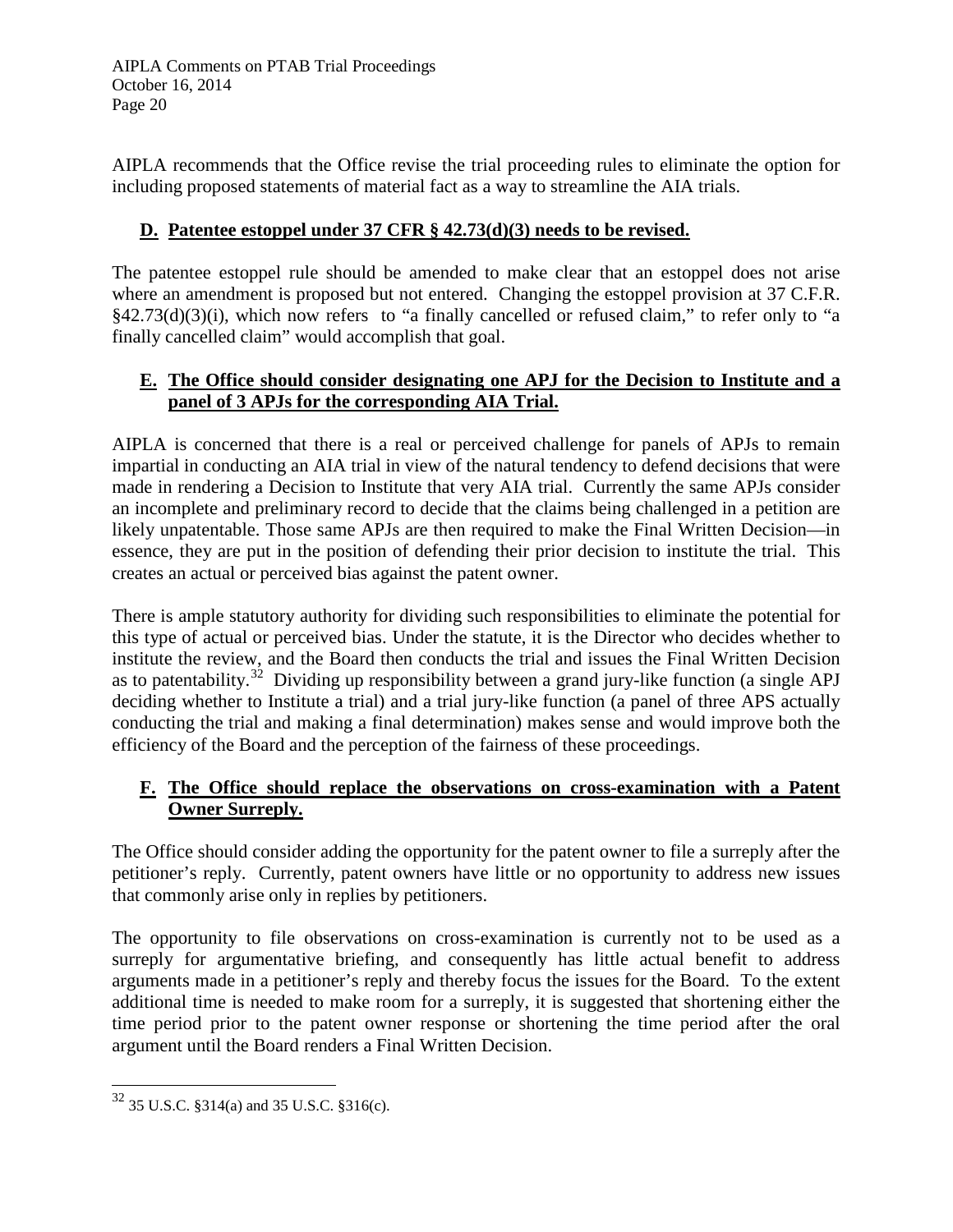## **G. The Office should change the Default Protective Order in the Trial Practice Guide.**

Section  $4(A)(i)$  and (ii) of the Default Protective Order should be modified to account for circumstances where the party seeks to file a paper or exhibit that includes information designated as confidential by another party to the proceeding. Currently, the burden is on the party filing a paper or exhibit to set forth reasons why the material is confidential and good cause exists to have the information sealed. Ideally, the burden should be on the party that designated the material, which is not necessarily the party filing the material with the Board.

An amendment to Section 4 of the Default Protective Order, along the lines of the following changes shown as underlined, would place the burden of showing the need for confidentiality on the designating party:

4. Persons receiving confidential information shall use the following procedures to maintain the confidentiality of the information:

## (A) *Documents and Information Filed With the Board.*

(i) A party may file documents or information with the Board under seal, together with a non-confidential description of the nature of the confidential information that is under seal and the reasons why the information is confidential, or if the information has been designated as confidential by the opposing party that party shall set forth the reasons why the information redacted is confidential, and should not be made available to the public. The submission shall be treated as confidential and remain under seal, unless, upon motion of a party or response of the designating party and after a hearing on the issue, or *sua sponte,* the Board determines that the documents or information do not to qualify for confidential treatment.

(ii) Where confidentiality is alleged as to some but not all of the information submitted to the Board, the submitting party shall file confidential and nonconfidential versions of its submission, together with a Motion to Seal the confidential version setting forth the reasons why the information redacted from the non-confidential version is confidential, or if the information has been designated as confidential by the opposing party that party shall set forth the reasons why the information redacted is confidential, and should not be made available to the public. The nonconfidential version of the submission shall clearly indicate the locations of information that has been redacted. The confidential version of the submission shall be filed under seal. The redacted information shall remain under seal unless, upon motion of a party or response of the designating party and after a hearing on the issue, or *sua sponte,* the Board